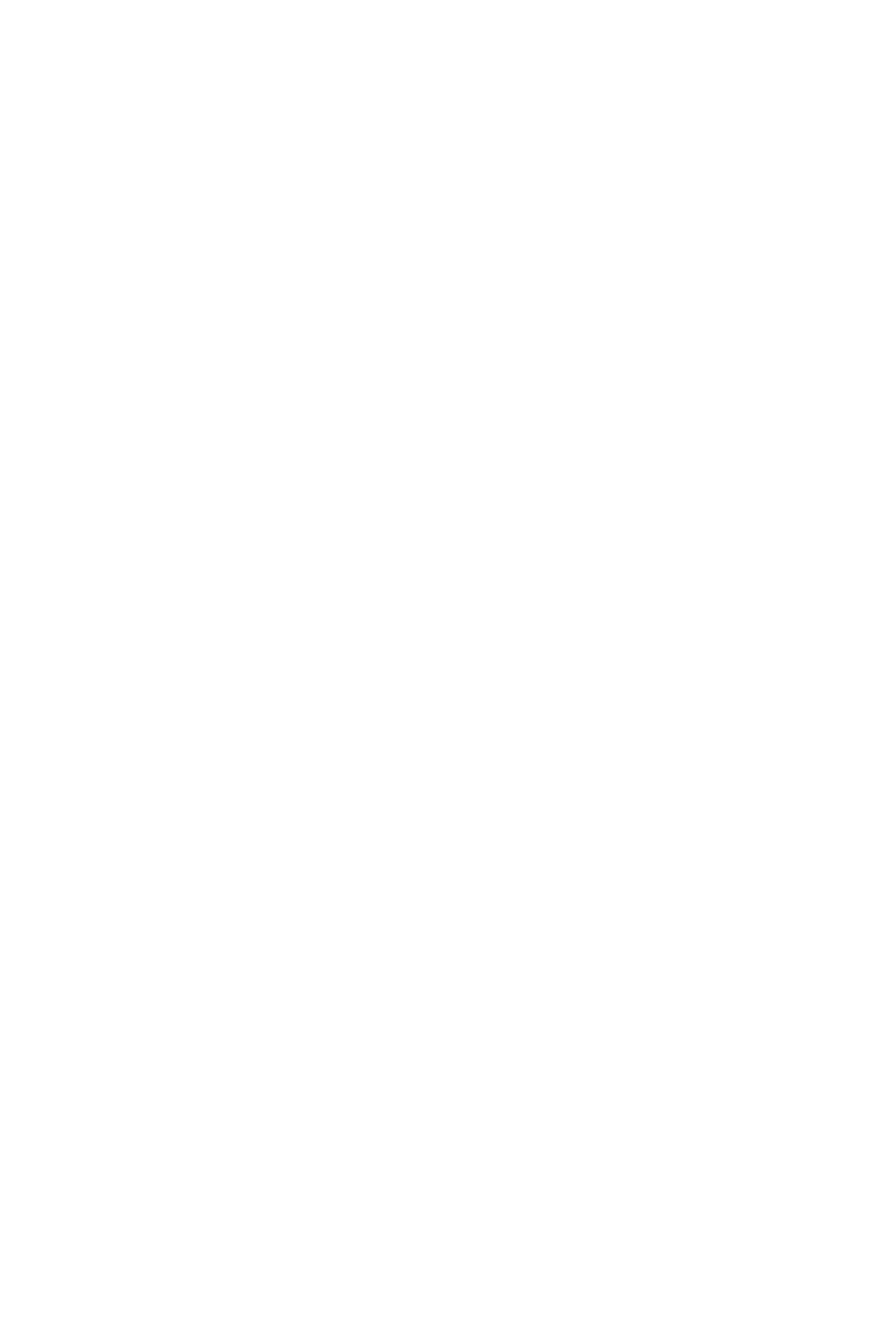## HEALTH PRODUCT RISK COMMUNICATION: IS THE MESSAGE GETTING THROUGH?

**The Expert Panel on the Effectiveness of Health Product Risk Communication**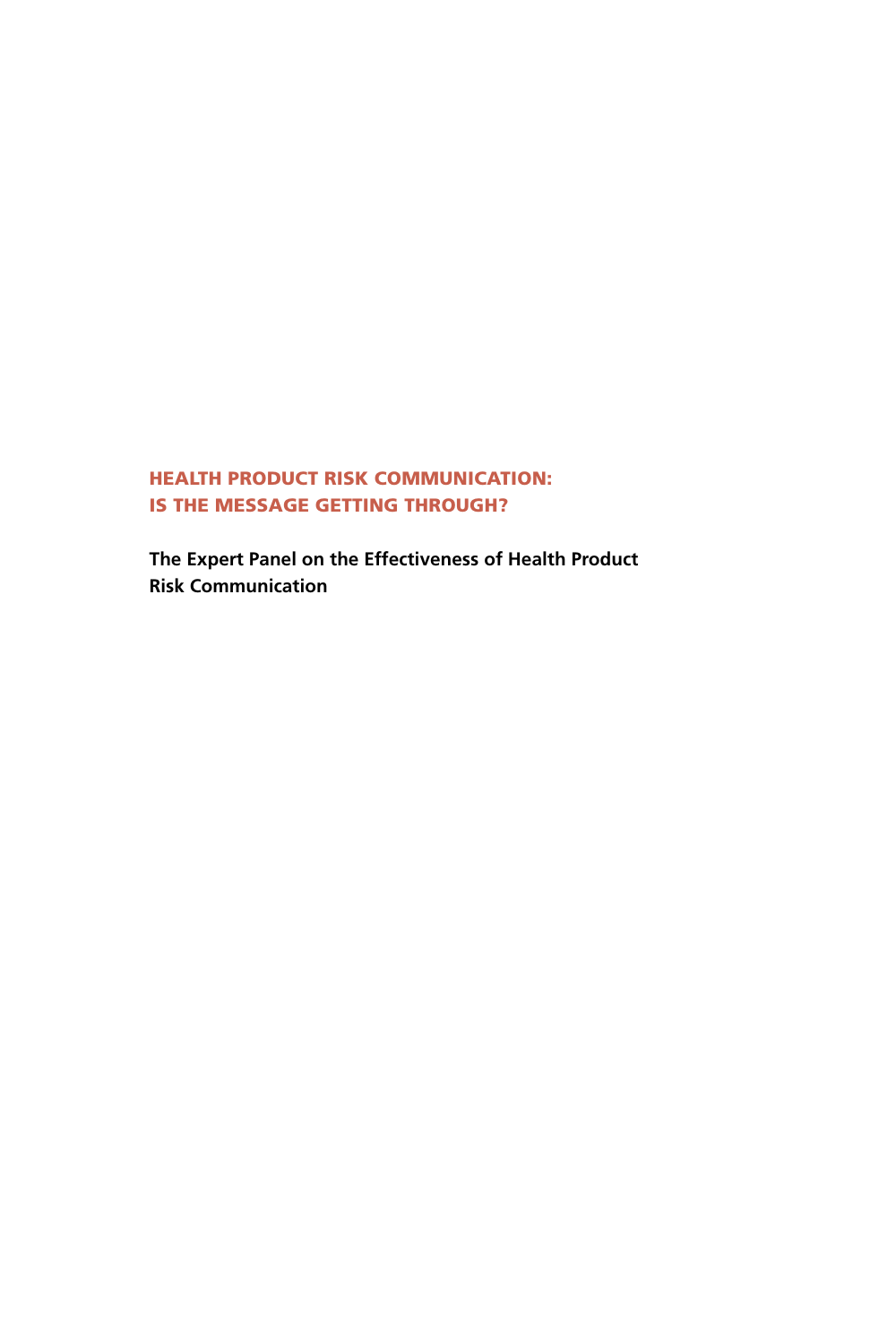## THE COUNCIL OF CANADIAN ACADEMIES 180 Elgin Street, Suite 1401, Ottawa, ON, Canada, K2P 2K3

**Notice:** The project that is the subject of this report was undertaken with the approval of the Board of Governors of the Council of Canadian Academies. Board members are drawn from the Royal Society of Canada (RSC), the Canadian Academy of Engineering (CAE), and the Canadian Academy of Health Sciences (CAHS), as well as from the general public. The members of the expert panel responsible for the report were selected by the Council for their special competencies and with regard for appropriate balance.

This report was prepared for the Government of Canada in response to a request from Health Canada. Any opinions, findings, or conclusions expressed in this publication are those of the authors, the Expert Panel on the Effectiveness of Health Product Risk Communication, and do not necessarily represent the views of their organizations of affiliation or employment.

#### **Library and Archives Canada Cataloguing in Publication**

Health Product Risk Communication: Is the Message Getting Through?/The Expert Panel on the Effectiveness of Health Product Risk Communication.

Includes bibliographical references. Electronic monograph in PDF format. ISBN 978-1-926522-13-5 (pdf)

1. Health risk communication – Canada. 2. Health risk assessment – Canada. 3. Consumer goods – Canada – Safety measures. 4. Consumer goods – Health aspects – Canada. 5. Consumer goods – Social aspects – Canada. 6. Consumer protection – Canada. I. Council of Canadian Academies, issuing body II. Council of Canadian Academies. Expert Panel on the Effectiveness of Health Product Risk Communication, author

RA423.2.H42 2015 362.1028'9 C2015-902831-0

This report should be cited as: Council of Canadian Academies, 2015. *Health Product Risk Communication: Is the Message Getting Through?* Ottawa (ON): The Expert Panel on the Effectiveness of Health Product Risk Communication, Council of Canadian Academies.

**Disclaimer:** The internet data and information referenced in this report were correct, to the best of the Council's knowledge, at the time of publication. Due to the dynamic nature of the internet, resources that are free and publicly available may subsequently require a fee or restrict access, and the location of items may change as menus and webpages are reorganized.

© 2015 Council of Canadian Academies

Printed in Ottawa, Canada



**Council of Canadian Academies** Conseil des académies canadiennes



This assessment was made possible with the support of the Government of Canada.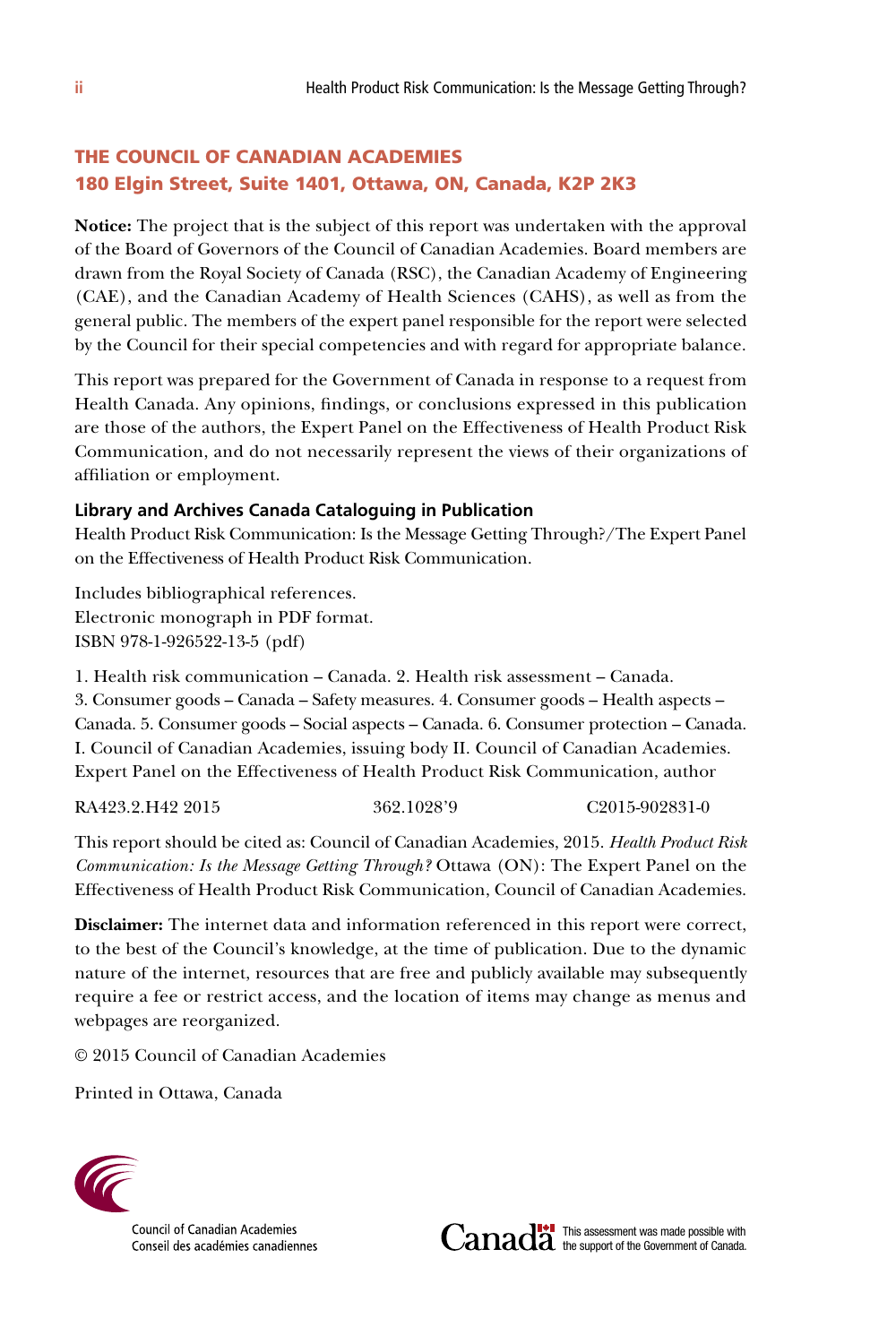### The Council of Canadian Academies

*Science Advice in the Public Interest*

The Council of Canadian Academies (the Council) is an independent, not-for-profit organization that supports independent, science-based, authoritative expert assessments to inform public policy development in Canada. Led by a 12-member Board of Governors and advised by a 16-member Scientific Advisory Committee, the Council's work encompasses a broad definition of *science*, incorporating the natural, social, and health sciences as well as engineering and the humanities. Council assessments are conducted by independent, multidisciplinary panels of experts from across Canada and abroad. Assessments strive to identify emerging issues, gaps in knowledge, Canadian strengths, and international trends and practices. Upon completion, assessments provide government decision-makers, researchers, and stakeholders with high-quality information required to develop informed and innovative public policy.

All Council assessments undergo a formal report review and are published and made available to the public free of charge in English and French. Assessments can be referred to the Council by foundations, non-governmental organizations, the private sector, or any level of government.

The Council is also supported by its three founding Member Academies:

**The Royal Society of Canada (RSC)** is the senior national body of distinguished Canadian scholars, artists, and scientists. The primary objective of the RSC is to promote learning and research in the arts and sciences. The RSC consists of nearly 2,000 Fellows — men and women who are selected by their peers for outstanding contributions to the natural and social sciences, the arts, and the humanities. The RSC exists to recognize academic excellence, to advise governments and organizations, and to promote Canadian culture.

**The Canadian Academy of Engineering (CAE)** is the national institution through which Canada's most distinguished and experienced engineers provide strategic advice on matters of critical importance to Canada. The Academy is an independent, self-governing, and non-profit organization established in 1987. Fellows are nominated and elected by their peers in recognition of their distinguished achievements and career-long service to the engineering profession. Fellows of the Academy, who number approximately 600, are committed to ensuring that Canada's engineering expertise is applied to the benefit of all Canadians.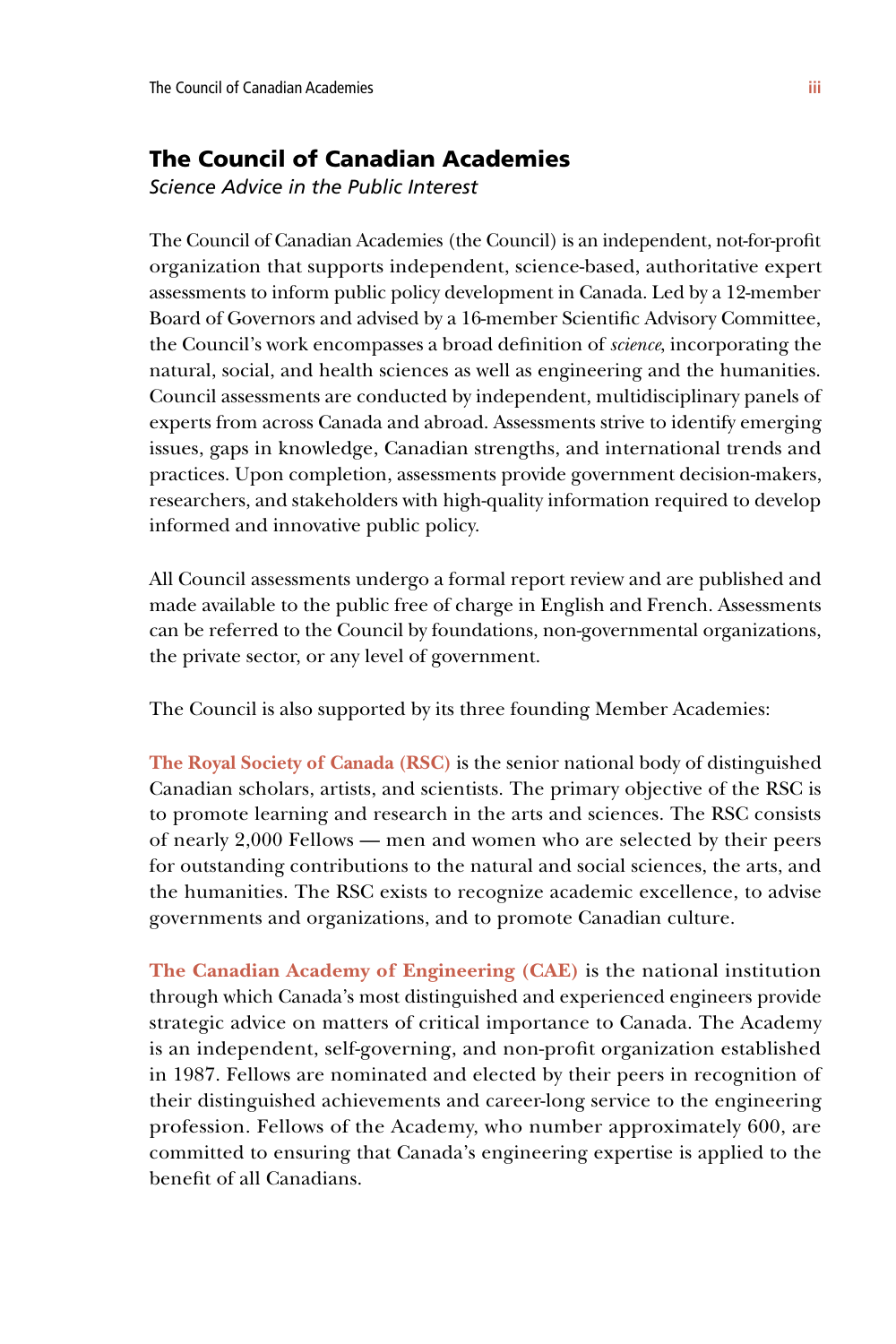**The Canadian Academy of Health Sciences (CAHS)** recognizes individuals of great achievement in the academic health sciences in Canada. Founded in 2004, CAHS has approximately 400 Fellows and appoints new Fellows on an annual basis. The organization is managed by a voluntary Board of Directors and a Board Executive. The main function of CAHS is to provide timely, informed, and unbiased assessments of urgent issues affecting the health of Canadians. The Academy also monitors global health-related events to enhance Canada's state of readiness for the future, and provides a Canadian voice for health sciences internationally. CAHS provides a collective, authoritative, multidisciplinary voice on behalf of the health sciences community.

www.scienceadvice.ca @scienceadvice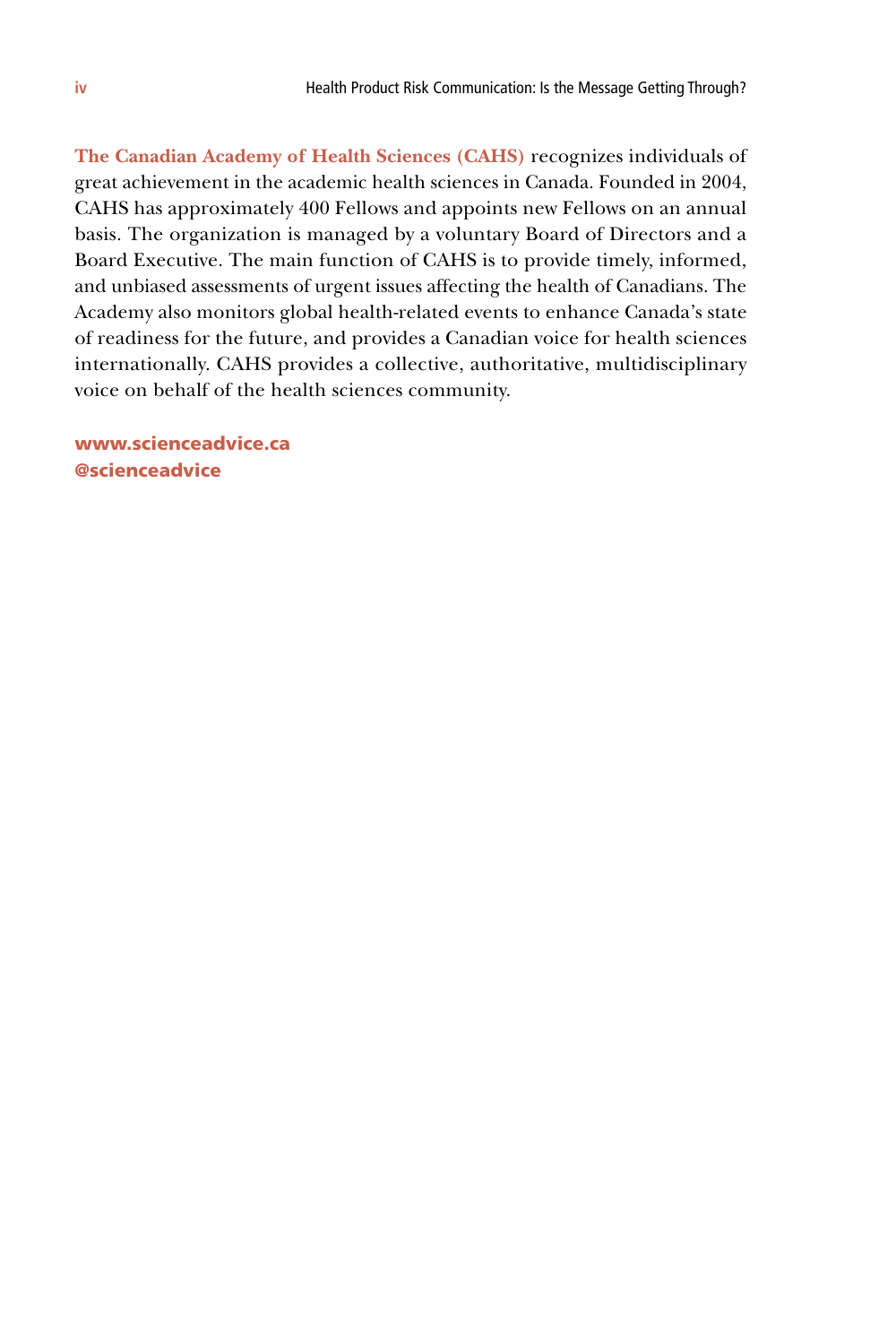## Expert Panel on the Effectiveness of Health Product Risk Communication

**Annette M. Cormier O'Connor, FRSC, FCAHS (Chair),** Distinguished Professor, Professor Emerita, School of Nursing, Faculty of Health Sciences, University of Ottawa (Ottawa, ON)

**Wändi Bruine de Bruin,** University Leadership Chair of Behavioural Decision Making and Co-Director of the Centre for Decision Research, University of Leeds (Leeds, United Kingdom) and Collaborating Professor, Engineering and Public Policy, Carnegie Mellon University (Pittsburgh, PA)

**Alan Cassels,** Affiliated Researcher, University of Victoria (Victoria, BC)

**S. Michelle Driedger,** Professor, Tier II Canada Research Chair in Environment and Health Risk Communication, Community Health Services, University of Manitoba (Winnipeg, MB)

**Josh Greenberg,** Associate Professor of Communication, Director, School of Journalism and Communication, Carleton University (Ottawa, ON)

**Paul R. Gully,** Public Health Consultant; Adjunct Professor, School of Population and Public Health, University of British Columbia (Vancouver, BC)

**Gary Kreps,** University Distinguished Professor, Director, Center for Health and Risk Communication, George Mason University (Fairfax, VA)

**Louise Lemyre, FRSC,** Professor and the McLaughlin Chair on Psychosocial Risk, School of Psychology, Faculty of Social Sciences, Institute of Population Health, University of Ottawa (Ottawa, ON)

**Ragnar E. Löfstedt,** Professor of Risk Management, King's College London (London, United Kingdom)

**D. Warner North,** Principal Scientist, NorthWorks (San Francisco, CA)

**Barbara Riley,** Executive Director, Propel Centre for Population Health Impact, University of Waterloo (Waterloo, ON)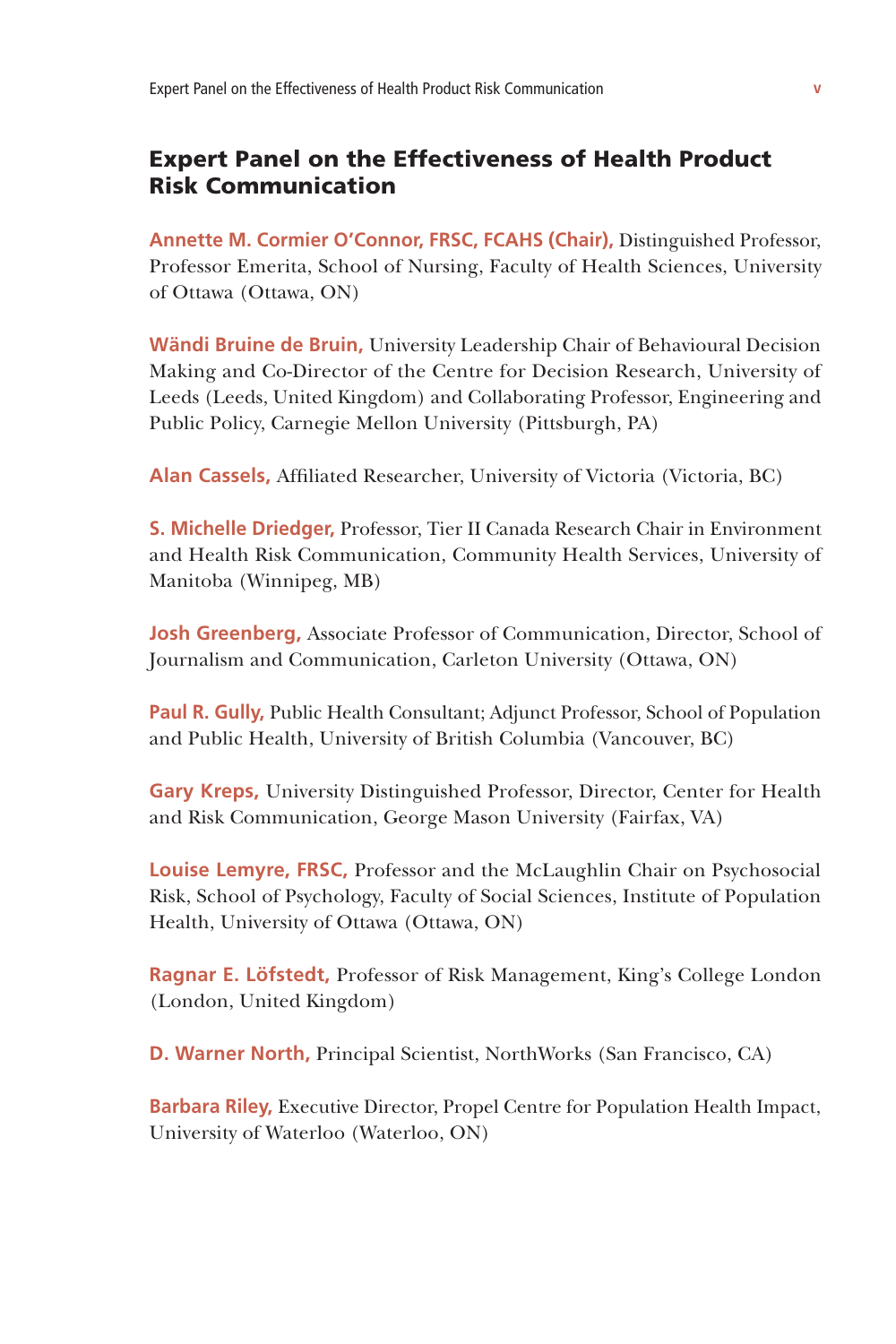### Message from the Chair

Regulators have a responsibility to warn individuals about the potential harms of drugs and other health products. Although they use several tools to communicate risks, we know little about whether their messages are reaching and influencing the views and behaviours of various populations. Without evaluative information on who is paying attention, what they are learning, and what impacts are occurring, mistakes may be repeated and opportunities to demonstrate success may be lost. The evidence is clear regarding the positive value in undertaking evaluation of risk communication. With dedicated commitment and resources, there is an opportunity for Canada to take international leadership in this field. This assessment is intended to inform the continuing dialogue across Canada and internationally on the evaluation of the effectiveness of health risk communication.

The Expert Panel on the Effectiveness of Health Product Risk Communication is deeply appreciative of the opportunity to explore this important question and of the input and assistance it received throughout the course of its work. Several individuals provided helpful advice and assistance early in the process. In particular, Matthew LeBrun, Scientific Evaluator, and Lisa Lange, Director, at the Health Products and Food Branch at Health Canada provided background on the work of the Therapeutic Effectiveness and Policy Bureau as well as guidance on the impetus for the report and scope of the assessment questions. The Panel also wishes to thank the report reviewers for making valuable suggestions for improving the quality and comprehensiveness of its work. The final report would not have been the same without their sage advice.

Finally, the Panel is most grateful for the outstanding support that it received from staff members of the Council of Canadian Academies.

Anath Stom

**Annette M. Cormier O'Connor, FRSC, FCAHS** Chair, Expert Panel on the Effectiveness of Health Product Risk Communication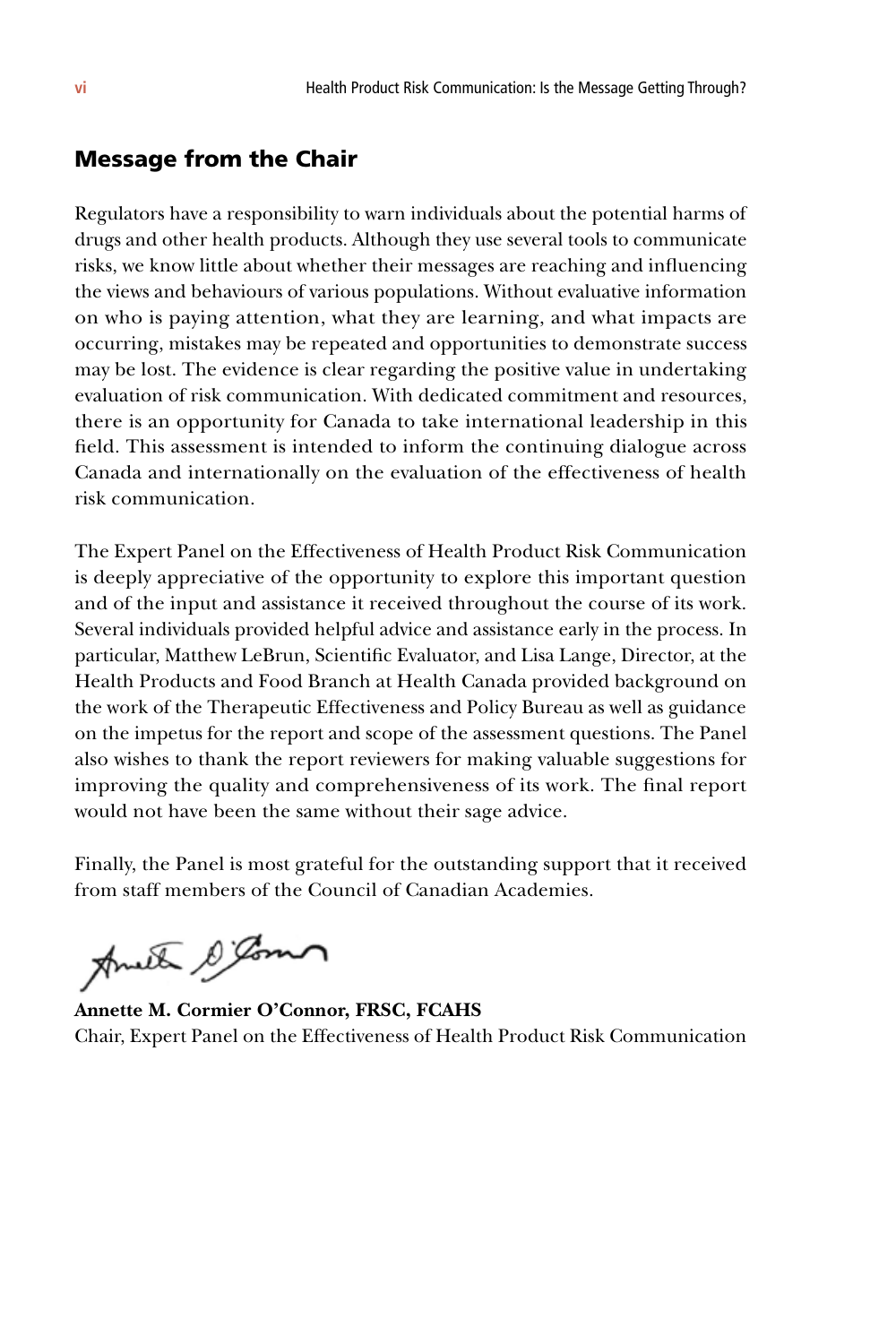## Project Staff of the Council of Canadian Academies

| <b>Assessment Team:</b> | Andrew Taylor, Program Director                |  |
|-------------------------|------------------------------------------------|--|
|                         | Rebecca Chapman, Research Associate            |  |
|                         | Joe Rowsell, Research Associate                |  |
|                         | Andrea Hopkins, Program Coordinator            |  |
|                         | With assistance from: Carolyn Brown, Editor    |  |
|                         | Clare Walker, Editor                           |  |
|                         | Accurate Design & Communication, Report Design |  |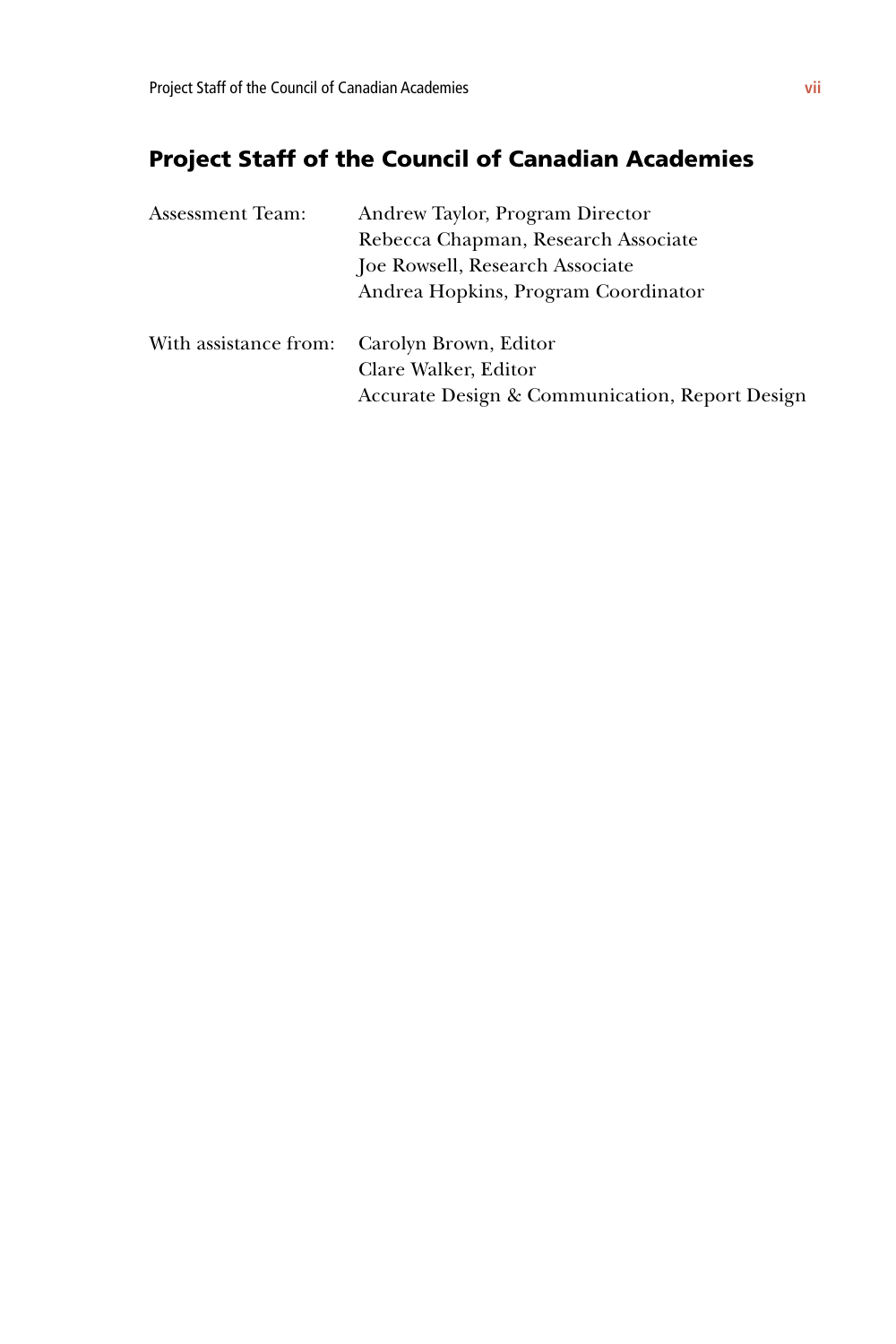## Report Review

This report was reviewed in draft form by the individuals listed below — a group of reviewers selected by the Council of Canadian Academies for their diverse perspectives, areas of expertise, and broad representation of academic, industrial, policy, and non-governmental organizations.

The reviewers assessed the objectivity and quality of the report. Their submissions — which will remain confidential — were considered in full by the Panel, and many of their suggestions were incorporated into the report. They were not asked to endorse the conclusions, nor did they see the final draft of the report before its release. Responsibility for the final content of this report rests entirely with the authoring Panel and the Council.

The Council wishes to thank the following individuals for their review of this report:

**Priya Bahri,** Lead, Pharmacovigilance Guidelines and Communication Research, European Medicines Agency (London, United Kingdom)

**Carmen Bozic,** Senior Vice President, Biogen Idec (Cambridge, MA)

**Baruch Fischhoff,** Howard Heinz University Professor, Department of Engineering and Public Policy, Department of Social and Decision Sciences, Carnegie Mellon University (Pittsburgh, PA)

**John Mayne,** Advisor on Public Sector Performance (Ottawa, ON)

**Steve Montague,** Partner, Performance Management Network; Adjunct Professor, Carleton University (Ottawa, ON)

**Jennifer O'Loughlin, FCAHS,** Canada Research Chair in the Early Determinants of Adult Chronic Disease; Professor, Department of Social and Preventative Medicine, School of Public Health, University of Montréal; Epidemiologist, Centre de recherche du Centre hospitalier de l'Université de Montréal (Montréal, QC)

**Ellen Peters,** Professor of Psychology and Director of the Decision Sciences Collaborative, The Ohio State University (Columbus, OH)

**Scott Ratzan,** Adjunct Professor, Mailman School of Public Health, Columbia University (New York, NY)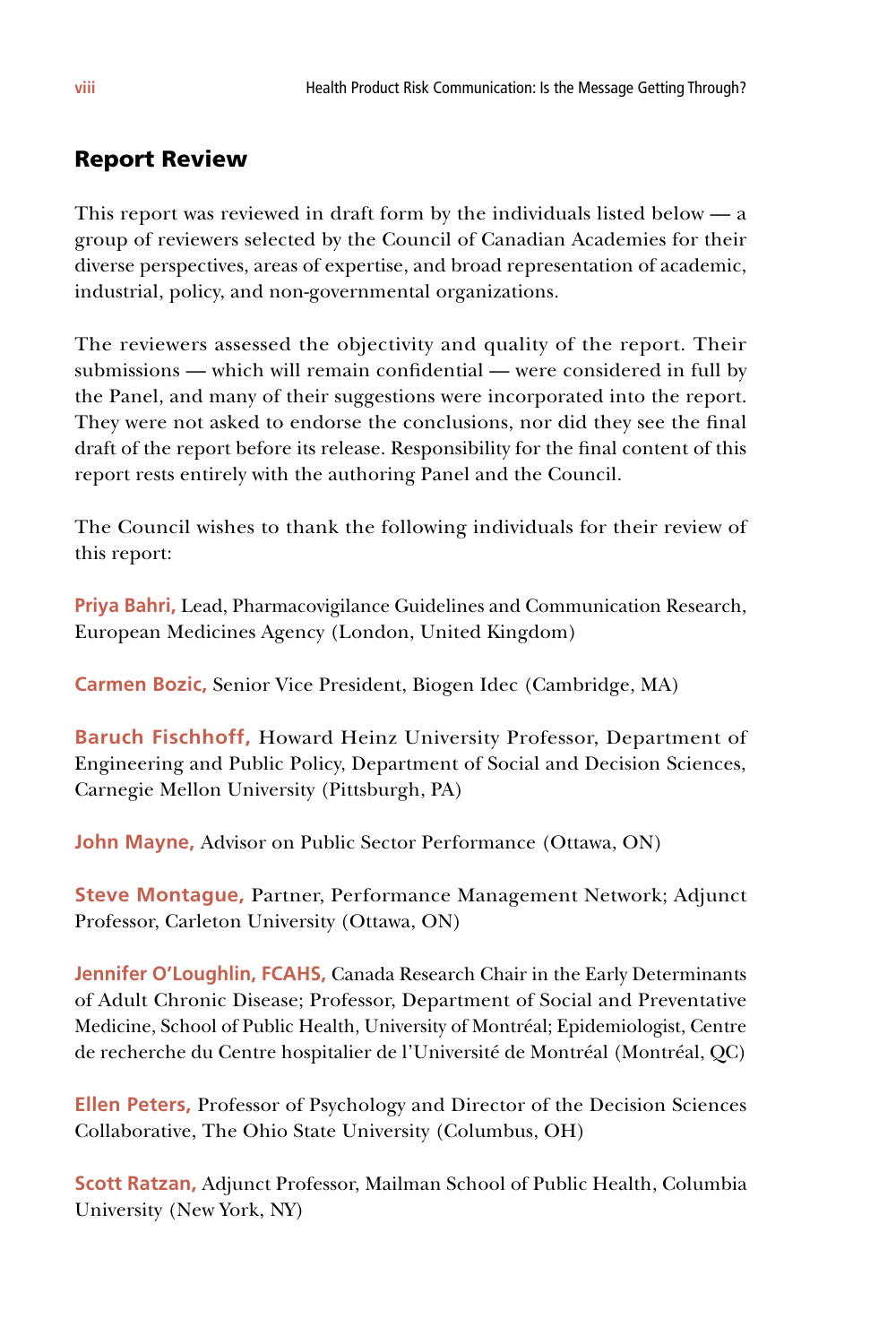**Ortwin Renn,** Professor and Director, Stuttgart University (Stuttgart, Germany)

**David Ropeik,** Instructor, Program on Environmental Management, Harvard University Extension School (Concord, MA)

**Sanjeev Sridharan,** Director, The Evaluation Centre for Complex Health Intervention, St. Michael's Hospital (Toronto, ON)

The report review procedure was monitored on behalf of the Council's Board of Governors and Scientific Advisory Committee by **Jean Gray, C.M., FCAHS,**  Professor of Medicine (Emeritus), Dalhousie University (Halifax, NS). The role of the report review monitor is to ensure that the Panel gives full and fair consideration to the submissions of the report reviewers. The Board of the Council authorizes public release of an expert panel report only after the report review monitor confirms that the Council's report review requirements have been satisfied. The Council thanks Dr. Gray for her diligent contribution as report review monitor.

**Janet W. Bax,** Interim President Council of Canadian Academies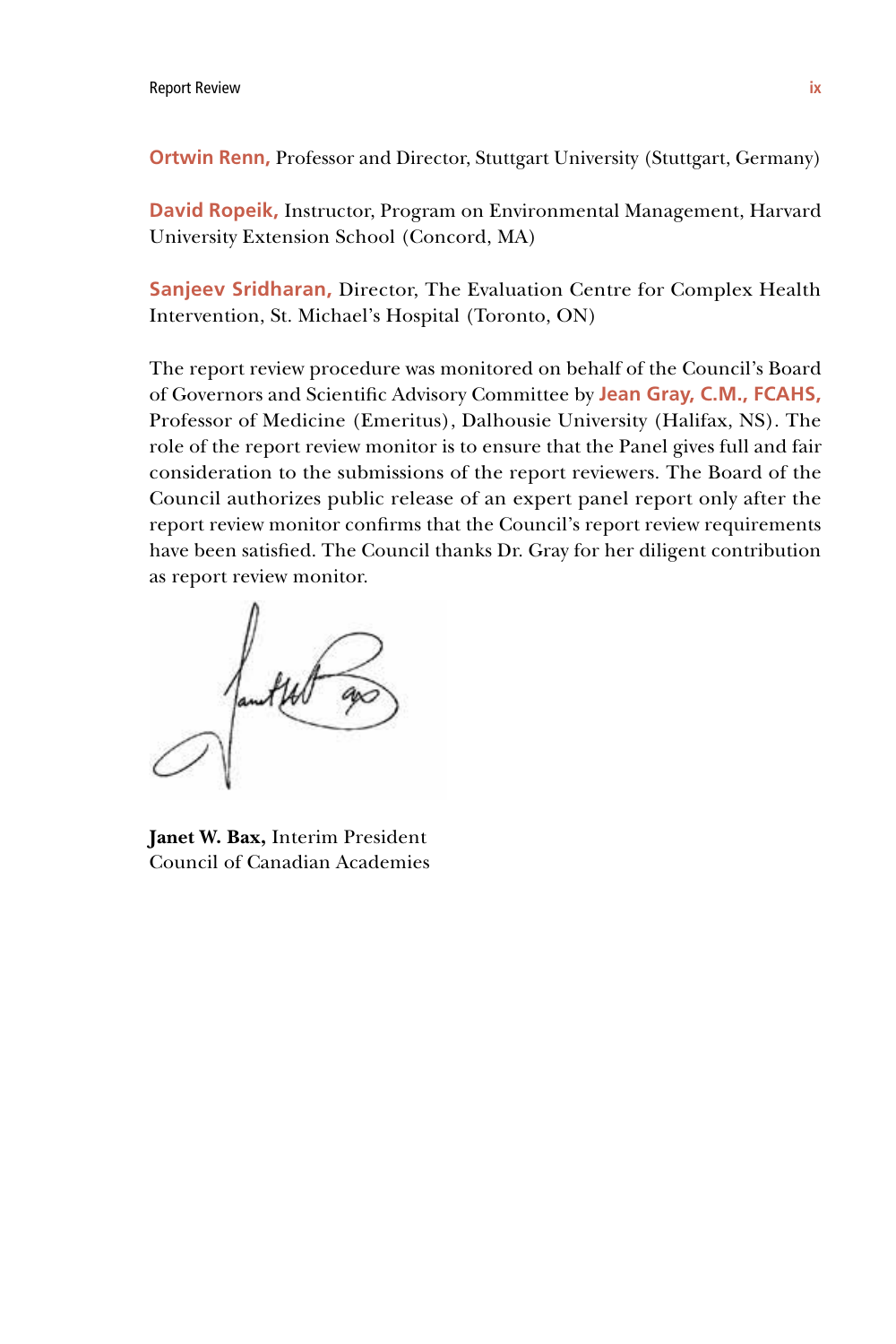## Executive Summary

Risk communication is an important component of improving the health and safety of Canadians. For numerous departments and agencies at all levels of government, as well as public and private organizations, effective risk communication can protect Canadians from preventable hazards. The Minister of Health, on behalf of Health Canada (the Sponsor), asked the Council of Canadian Academies (the Council) to provide an evidence-based and authoritative assessment of the state of knowledge on measurement and evaluation of health risk communication. This assessment focuses on identifying tools, evaluation methods, gaps in the literature, and barriers and facilitators to carrying out successful communication and evaluation activities. Specifically, this assessment examines the following questions:

*How can the effectiveness of health risk communications be measured and evaluated?*

- *• What types of instruments/tools are currently available for health risk communication?*
- *• What methodological best practices can be used to evaluate the reach, use and benefit of health risk communication?*
- *• What research could be done to inform the measurement of the effectiveness of risk communications?*
- *• What are the existing barriers to effective risk communications and what best practices exist to address these challenges?*

To address the charge, the Council assembled a multi-disciplinary panel of 11 experts (the Panel) from Canada and abroad. The Panel's composition reflected a balance of expertise, experience, and demonstrated leadership in academic, clinical, and regulatory fields. Each member served as an informed individual, rather than as a representative of a particular discipline, patron, organization, or region.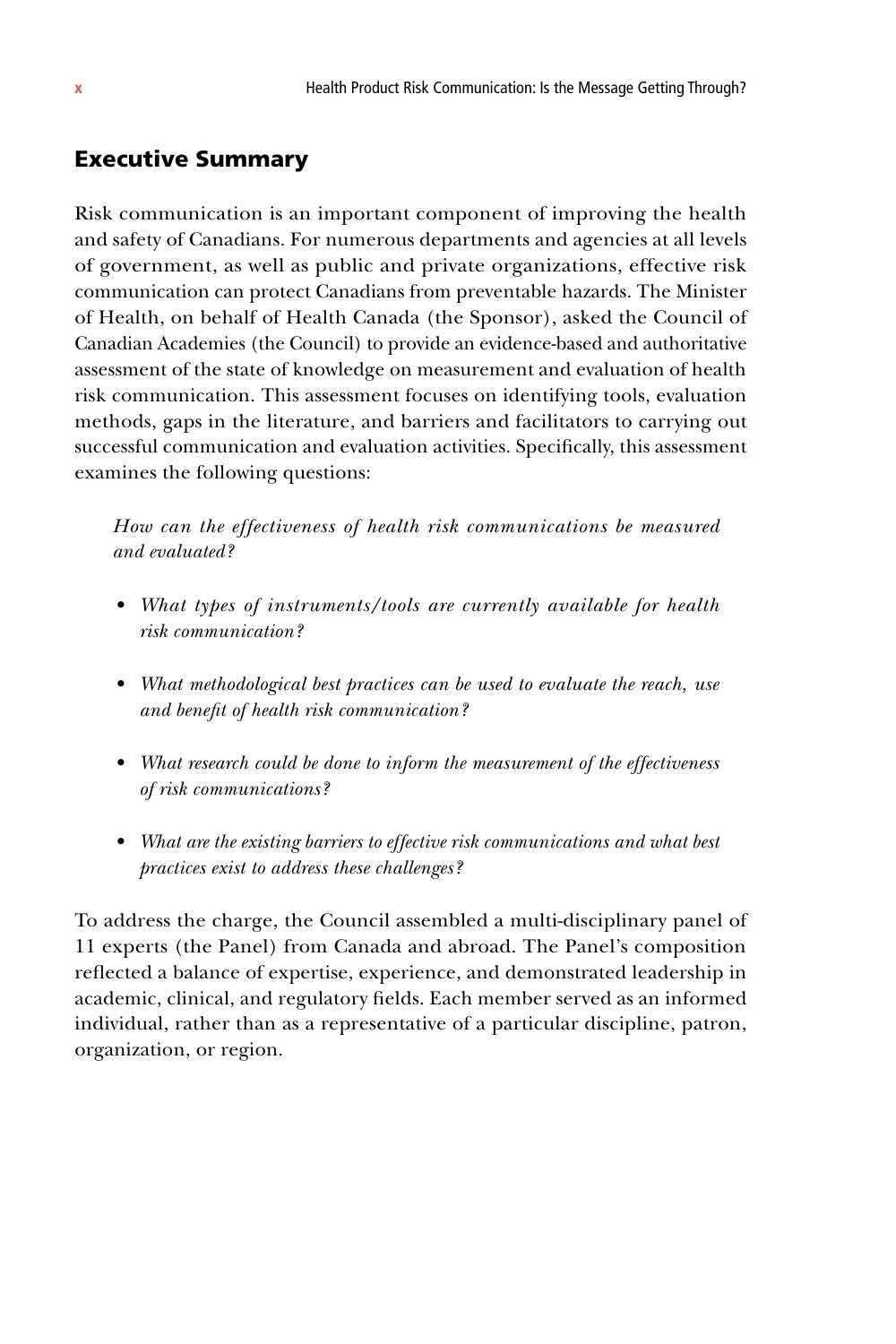The focus, as specified by the Sponsor, is risk communication for health products, which includes pharmaceuticals, biologics and vaccines, medical devices, and natural health products. Consumer products, other products, and general health promotion communications were considered out of scope. Health product risks generally involve known side effects, medication and medical device errors, product defects, and uncertainty in information. From its discussions and review of the current state of the evidence, the Panel identified four key findings that serve to answer the charge put forward by Health Canada. The following executive summary presents those findings; a more detailed discussion continues in the Panel's full report. The Panel also created a report roadmap to guide the reader through each chapter of the full report (Figure 1). It summarizes the discussion of the context of health product risk communication, related tools, and the role evaluation plays throughout the entire communication process.

## **Recognition of the importance of dialogue and ongoing relationships is prompting a paradigm shift for risk communication.**

Risk can be defined in a number ways, but ultimately refers to probabilities of different possible outcomes and the severity of those outcomes. Risk cannot always be quantified and often involves a range of uncertainties. It evolves with changing awareness and views of hazard and safety and is influenced by social and cultural factors. Communicating about health risk can therefore not be reduced to a simple formula. The process includes analysis of a potential threat, understanding what is important to the populations meant to receive a risk communication, and disseminating the message in an understandable and appropriate way. Risk communication is also fundamentally a socially and politically interactive process in which individuals are informed of real or potential risks and are expected to use this information to undertake personal strategies to manage that risk. Although often approached as a simple oneway transfer of information from an organization (e.g., government body, pharmaceutical company) to an individual, risk communication is a complex process of ongoing relations that involve multiple stakeholders and interactions at many different levels and points in time (i.e., multi-way and multi-level transfer of information).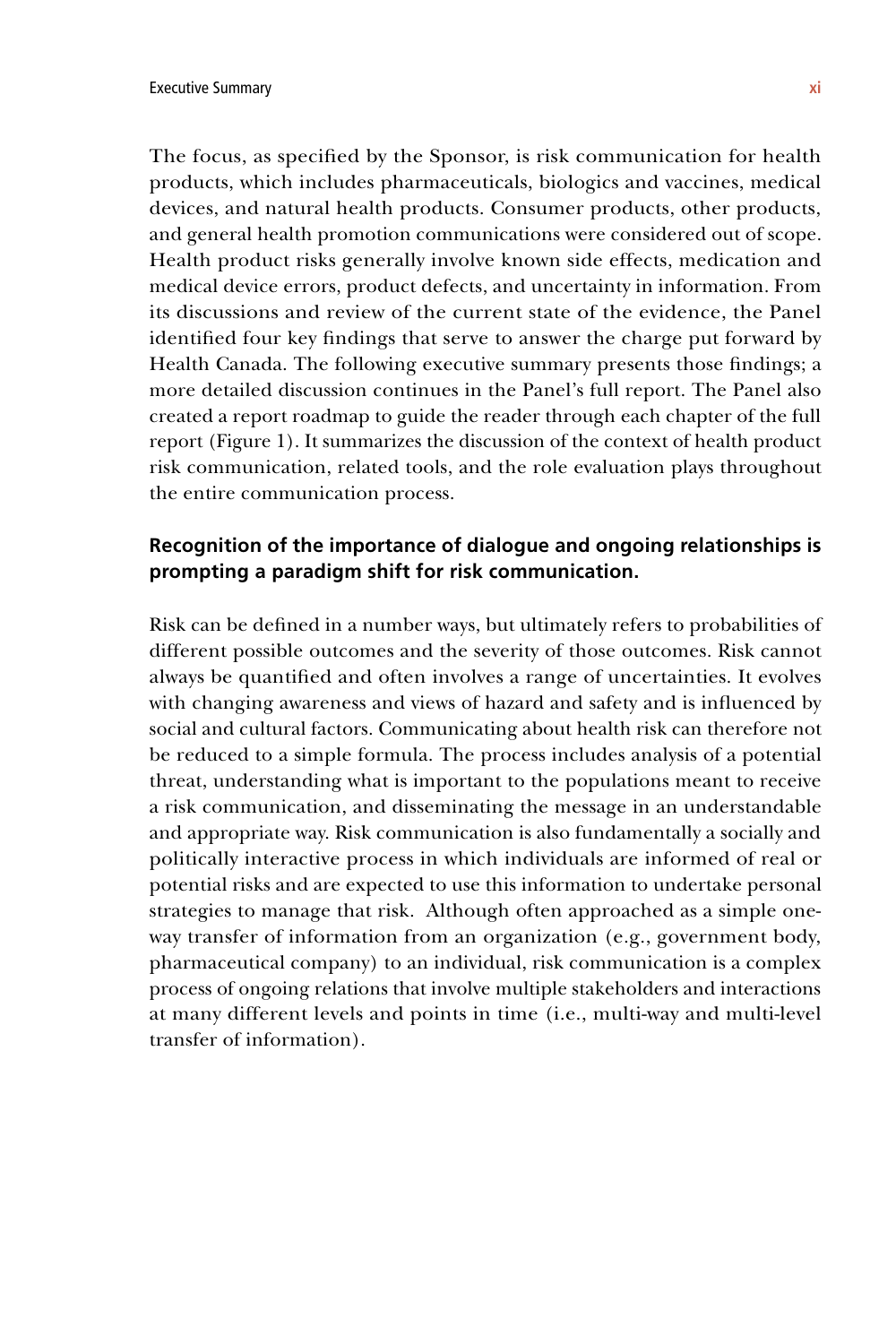

#### *Figure 1*

#### **Evaluation of Health Product Risk Communication – A Report Roadmap**

Chapter 2 (represented in blue) describes the context of risk communication. A paradigm shift shapes contemporary risk communication by building on the learning from the past to address new communication challenges related to building strong and meaningful relationships. This new paradigm also reframes the goals of risk communication to broaden potential outcomes related to development, reach, use, and impact. In this context specific health product risk communication tools are created and implemented to fulfill regulatory responsibilities. Chapter 3 (represented in grey) examines both established and emerging tools used to communicate ongoing, incident(s)-based, and error-related health product risk information. Chapter 4 (represented in red) explores how such communication tools can be evaluated to ensure they are achieving their goals. However, evaluation is an integral component to the entire risk communication process and not simply an end-stage task carried out after the communication is completed. There is no universal evaluation approach; rather selecting the most appropriate approach is a function of the evidence required and resources available to answer specific evaluation questions. These questions stem from identifying and integrating information needs and motivations as well as the attributes of a risk communication including type of risk communication tool, stage (needs assessment, pre-testing, process/ implementation, and outcome), and communication goals. Chapter 4 also explores how to ensure the foundation for evaluation — institutional commitment and sufficient resources — is secured.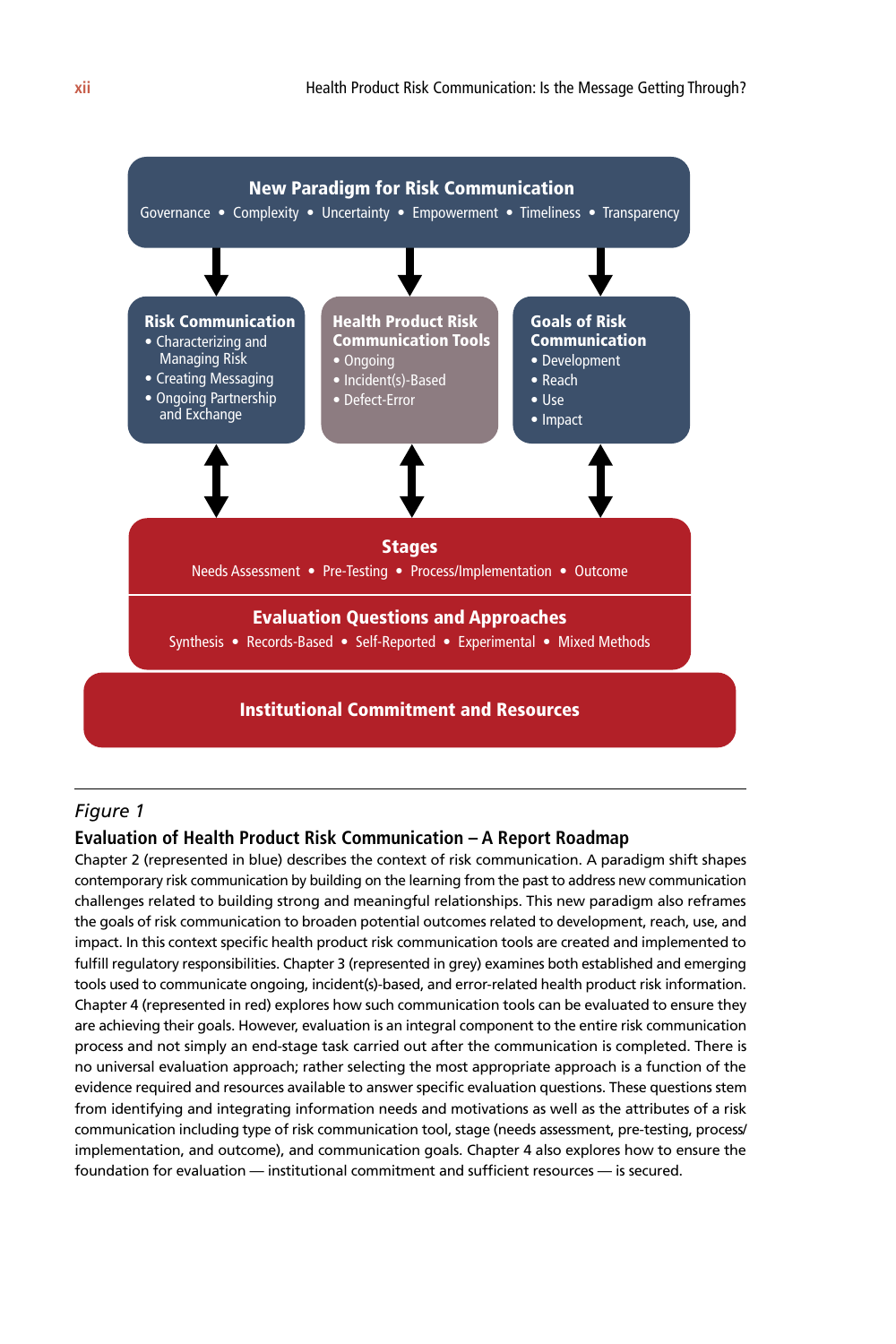The understanding of, and approach to, risk communication has evolved. Contemporary risk communication typically comprises the following:

- **Characterizing and managing risk:** using accurate science and data analysis to establish risk assessment and management strategies, including identifying what scientific information and uncertainty need to be communicated and understanding the larger context and population needs inherent to a given risk communication.
- **Creating messaging:** applying multidisciplinary knowledge of how individuals interpret, process, and respond to risk-related information, and how sociocultural factors shape those activities, to create messages that are understood and meaningful. A large body of research specific to health risk and the science of science communication can inform this process.
- **Ongoing partnership and exchange:** recognizing the influence and importance of broader societal factors to focus on communicating messages in a way that respects dialogue, exchange, and relationship-building. This can be fostered by understanding and appreciating the senders and receivers of information and other stakeholders, and ensuring meaningful dialogue in which all parties learn from the experience.

These activities will ultimately lead to the development of specific communication products that should be assessed for their reach, how they are being used, and whether they are having an impact. However, evaluation is more than an endstage task carried out after the risk communication is completed. To ensure that communications are meeting their goals, getting through to people, and avoiding any adverse or unintentional effects, evaluation is needed throughout the entire risk communication process, starting with planning and development.

Recognition of the importance of multi-way dialogue and the need to build, foster, and maintain strong relationships over time is prompting a paradigm shift for risk communication. This emerging paradigm builds on the learning from the past to address new challenges relevant for evaluation of health product risk communication:

• **Governance:** addressing the challenges that stem from shared responsibility within the risk management and communication environment by establishing who is responsible for what and ensuring coordination, exchange, and flow of data and information across organizations and jurisdictional boundaries.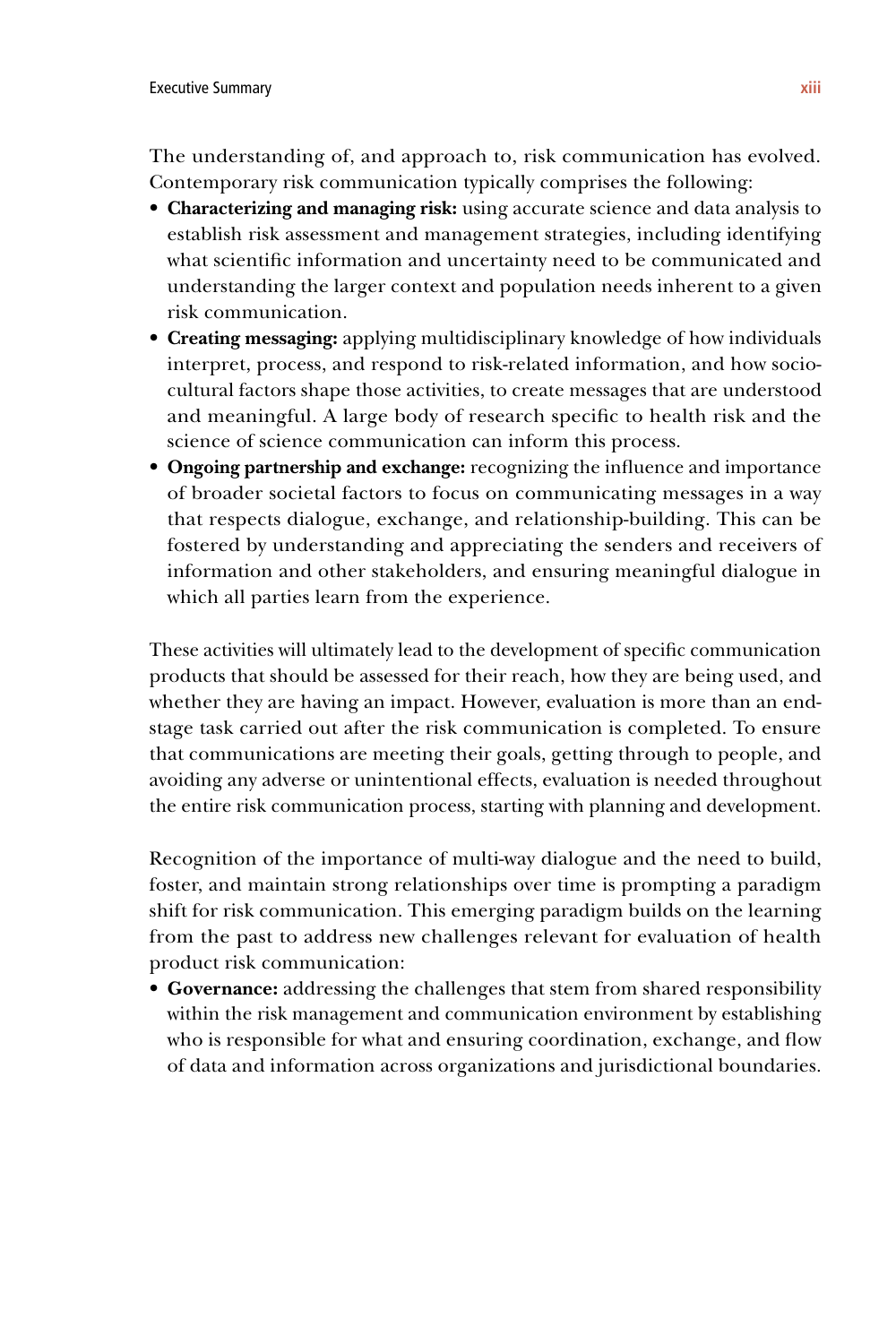- **Complexity:** navigating the inherent complexities of the risk and the communication environment that comprises multiple stakeholders through recognition of shared responsibility, potentially competing priorities, and the need for coordination and collaboration.
- **Uncertainty:** communicating uncertainty and multiple interpretations of the evidence in a manner that is clear, understandable, proactive, and central to the risk communication at hand as well as communicating what is being done to minimize or reduce uncertainty over time.
- **Empowerment:** moving from providing prescriptive statements to enabling solutions and empowerment by creating messaging that is appropriate for understanding, comprehension, and action; involving the receivers of information and other stakeholders in the decision-making process; and focusing on long-term relationships.
- **Timeliness:** ensuring timely and proactive responses that build trust over time through having communication guidelines, using new enabling communication sources, and establishing relationships.
- **Transparency:** ensuring reasoned transparency that increases the public's access to and ability to understand health information, through striking a balance between openness, urgency, and confidentiality.

These dimensions are variable depending on the nature and context of the risk and may evolve. They do not exist in isolation, and elements of one can affect another. A common theme that cuts across dimensions is the role of trust in building relationships over time.

## **Regulators around the world use similar health product risk communication tools that are not systematically evaluated.**

The Canadian regulatory context for health product risk communication is similar to that in other jurisdictions, including the United States, the United Kingdom, Australia, and Europe. Although regulatory authority to require further studies, issue recalls or label changes, or withdraw a drug from the market is variable, most regulators have such authority. Passive systems for monitoring health product risks are also common, affecting the post-marketing identification of health product risks. In addition, all regulators have or are developing frameworks that guide the communication of health product risks. The frameworks generally emphasize two-way communication, engagement with affected populations, and meaningful and accessible messaging for a range of groups. However, while recognizing the importance of evaluating risk communication, most frameworks do not provide any detail or guidance on how it should be defined, how it is to be carried out, or if it is actually being done.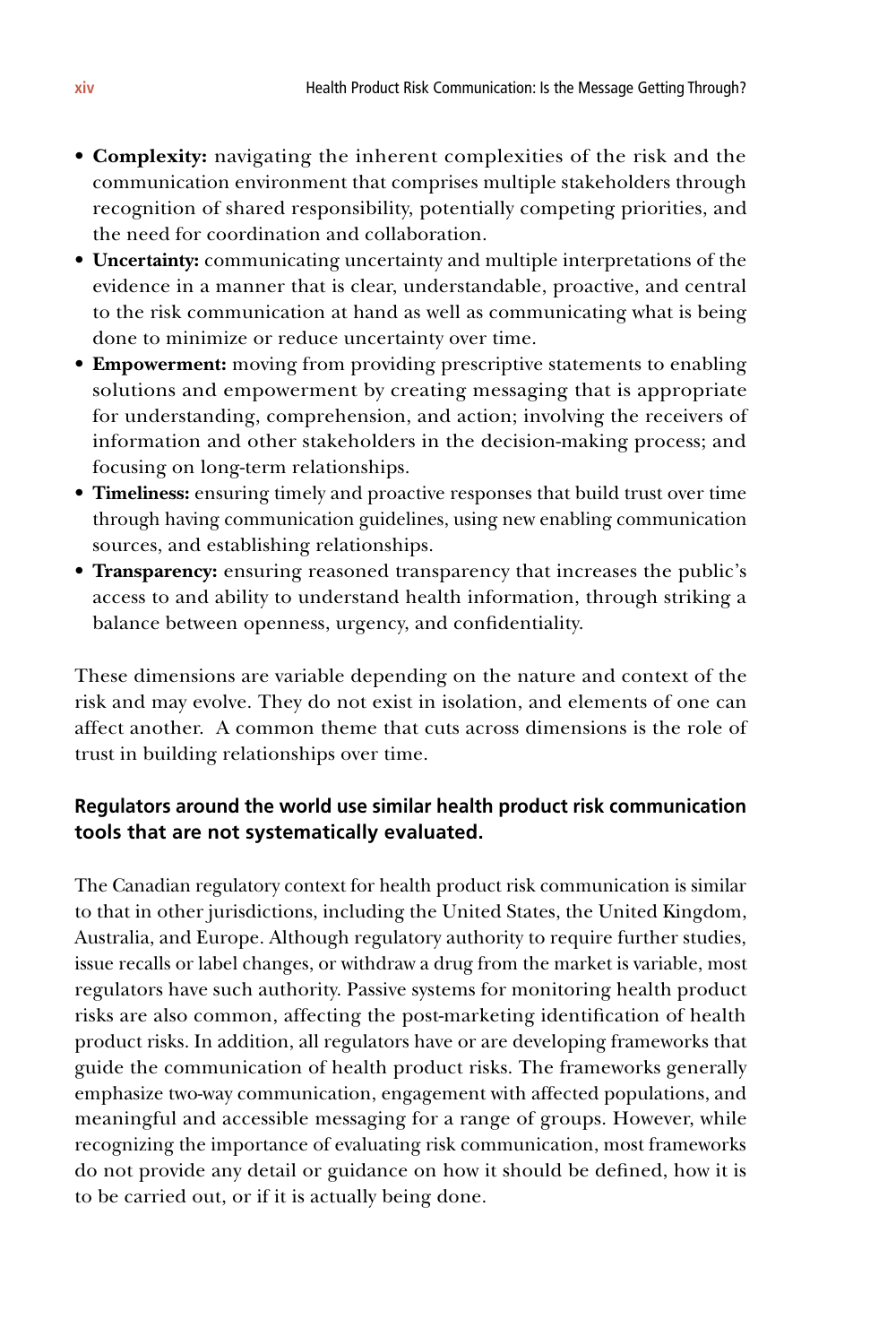Regulators from the jurisdictions examined use similar tools to communicate health product risk information. The Panel classified them as ongoing communication, incident(s)-based communication, and defect and error communication. A lack of readily available information on the use of some tools made them difficult to characterize. Despite this challenge, the Panel found important similarities across established tools, many of which do not align with evidence-informed communication practices. Many tools, for example, were primarily text-based with few visuals and sparse colour. Images used were generally illustrations or pictures rather than graphic risk presentations. Posting online was the most common method of dissemination (with the notable exception of leaflets), although some of the tools aimed at healthcare professionals were also disseminated by other methods such as mail. Most of the tools that targeted the public often did not quantify risk, instead using vague terms such as "increased risk," "rare," or "chance of." Detailed information about risk was available in some comprehensive ongoing communication documents, which were also longer and written in more technical language.

The Panel identified several emerging communication tools that use new technologies, platforms, and multi-media approaches to expand the reach of communications, change the conditions that shape behaviour to support informed decision-making, or change how messages are framed and presented to improve use and impact. For example, drug fact boxes present the risk and benefit information for prescription drugs in a manner similar to nutrition labels. Although more research is needed on their real-world applicability for varying populations, the Panel identified drug fact boxes as the most promising innovation in health product risk communication.

There are few publicly available and publicly conducted evaluations of established health product risk communication tools in any jurisdiction. Regulators have either not evaluated their effectiveness or used the results of external evaluations, and in any case not made results public or easily accessible. This gap could have implications for the quality of risk communication. The majority of the evaluations identified for ongoing communication focused primarily on indicators of understandability (e.g., readability) and user surveys, expert analysis, and public consultations. Those identified for incident(s)-based communication examined effectiveness in terms of use and impact after implementation and completion of the communication. These studies most often used medical or pharmacy claims (e.g., prescribing rates) as indicators.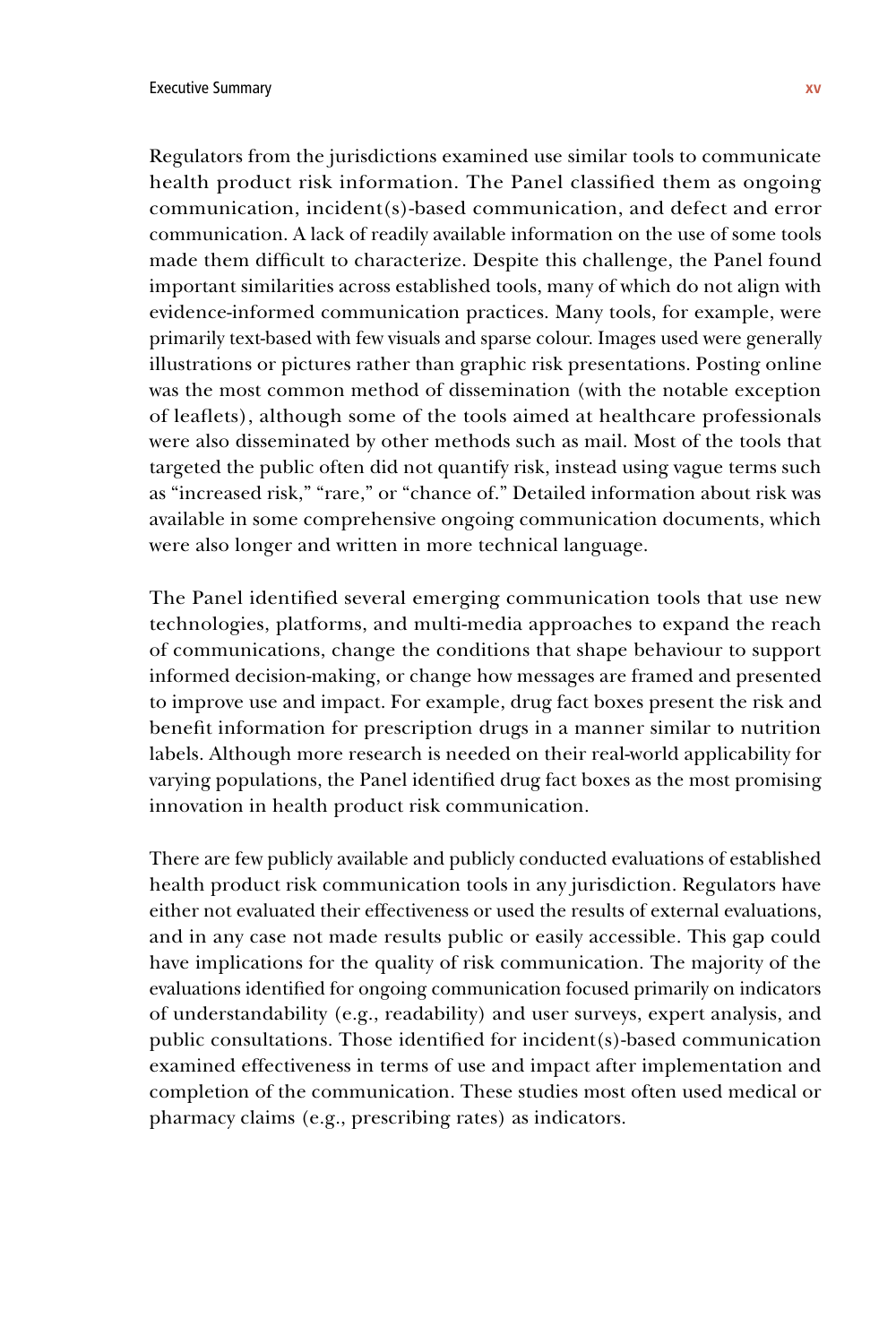Given the similarities in regulatory contexts and communication tools, it is not surprising that Health Canada's challenges in evaluating and enhancing health product risk communication are common. Health Canada can benefit from the lessons learned by other regulators and from innovations that they have adopted. Canada also has the opportunity to lead globally in aligning its communication tools with evidence-informed communication practices and implementing effective evaluations.

## **Evaluation is an integral part of risk communication and can be supported with institutional commitment and sufficient resources.**

Proper evaluation is integral to risk communication activities and can aid in fulfilling regulatory and fiduciary obligations, demonstrating a commitment to transparency and accountability, and attaining an understanding of the strengths and weaknesses of risk communication efforts. Evaluation activities can improve decision-making and real-world applications of a communication and ultimately help to ensure the health and safety of the population. Evaluation can also improve content and processes, build trust and relationships, assess whether communications have achieved their objectives, and identify who is paying attention, what they are learning, and what impacts are occurring across a range of different groups. Without adequate evaluation, not only is there potential for mistakes, but there is also the risk of missing opportunities to continue or build on proven successes.

Ensuring that evaluation evidence is meaningful and useful demands institutional commitment and sufficient resources — the biggest challenge to evaluation overall. This challenge can be addressed by:

- fostering a learning culture that encourages and facilitates continuous learning and values evaluation;
- demonstrating the value of evaluation relative to other spending priorities to establish its sufficient and stable funding as an integral part of risk communication;
- standardizing communication appraisal tools and checklists, which include evidence-informed communication practices, so that risk communications meet certain minimum standards and reduce constraints on time, money, and human resources; and
- encouraging peer learning and sharing of experiences from other jurisdictions by bringing together evaluation experts, risk communication researchers, regulators, and affected populations to identify examples of strong evaluations and leading evaluation practices.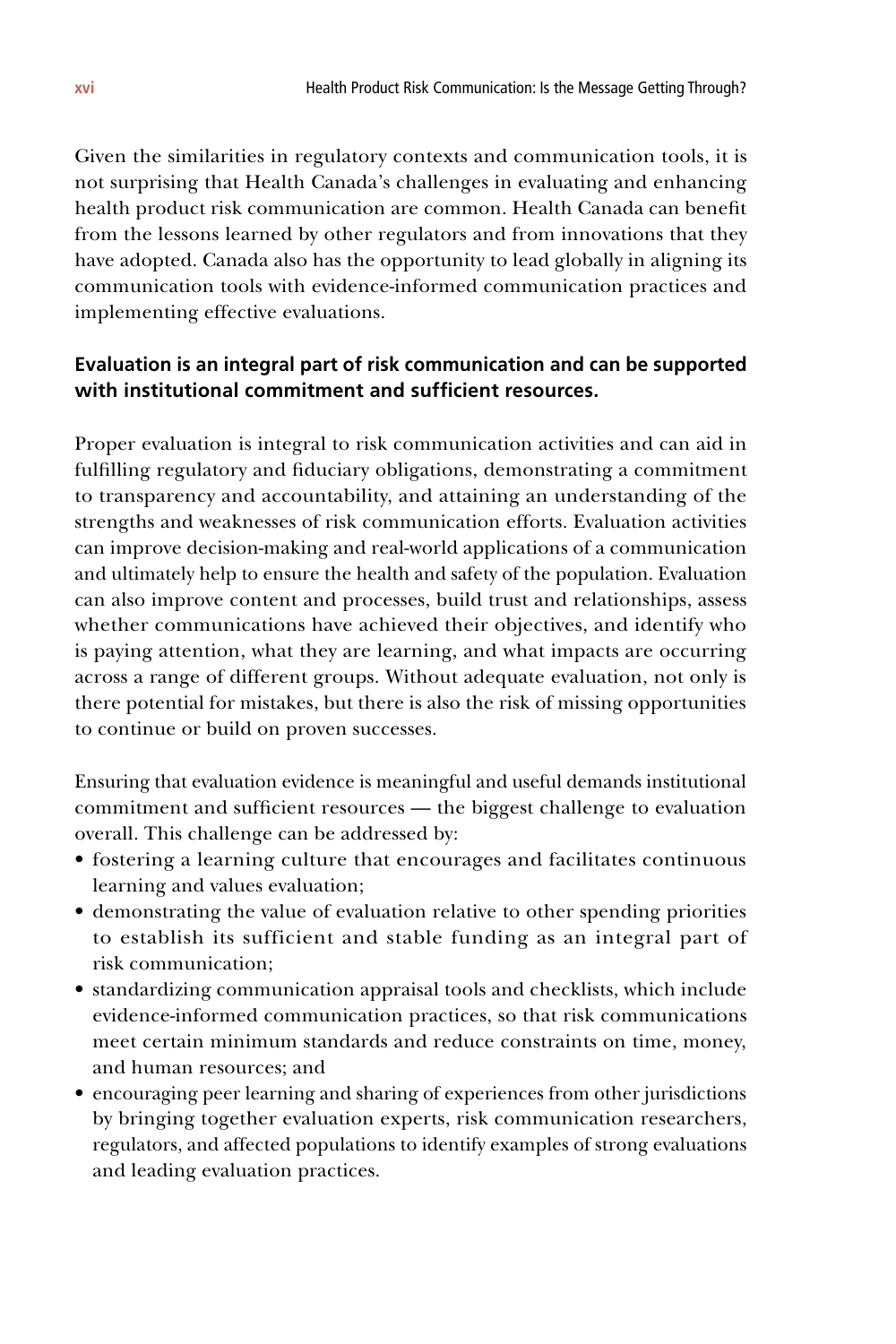## **Careful planning determines relevant evaluation questions, which guide evaluation methods.**

Evaluation methods are sometimes selected without properly understanding the context of a risk communication and the information needs and motivations of regulators and government institutions communicating risk, receivers of risk information, and other stakeholders. Since different evaluation methods produce different knowledge and have varying strengths and weaknesses, they may be more or less applicable. There is also no universal way to evaluate a communication; different methods may be applied in different ways to address various situations, needs, and goals. It follows that careful planning efforts are needed to first determine the most relevant evaluation questions before choosing evaluation methods. The best questions result from identifying and integrating information needs and the attributes of a risk communication tool, including the communication goals. Selecting an evaluation method then becomes a function of the evidence required to answer an evaluation question and the level of available resources. Evaluation conducted on this premise and involving relevant stakeholders will reveal the most relevant and meaningful information.

### Information Needs and Motivations

Regulators and other government institutions communicating health product risks (the senders of information) may be interested in accountability, program improvement, or transparency. Receivers of information, however, may need to determine credibility and who to trust, feel engaged in the communication process, and feel empowered to use the information. Each of these needs and motivations will shape evaluation questions and subsequent choices around appropriate methods.

#### Communication Attributes

Evaluation questions should also take into account the three main attributes of a risk communication tool: its type, stage, and goal.

Evaluations are influenced by the *type* of tool involved. For ongoing communication there is potential to conduct more systematic and comprehensive evaluation and engage affected populations before, during, and after the evaluation. The time sensitivity of incident(s)-based communication implies that evaluation is often undertaken with less planning, uses less comprehensive methods, and faces additional challenges in engaging different groups. Since it is delivered at a fixed point in time, there is a clear baseline from which to measure various goals and to use before and after comparison groups. Evaluation is more likely to be demanded for high-profile incident(s)-based communication. In these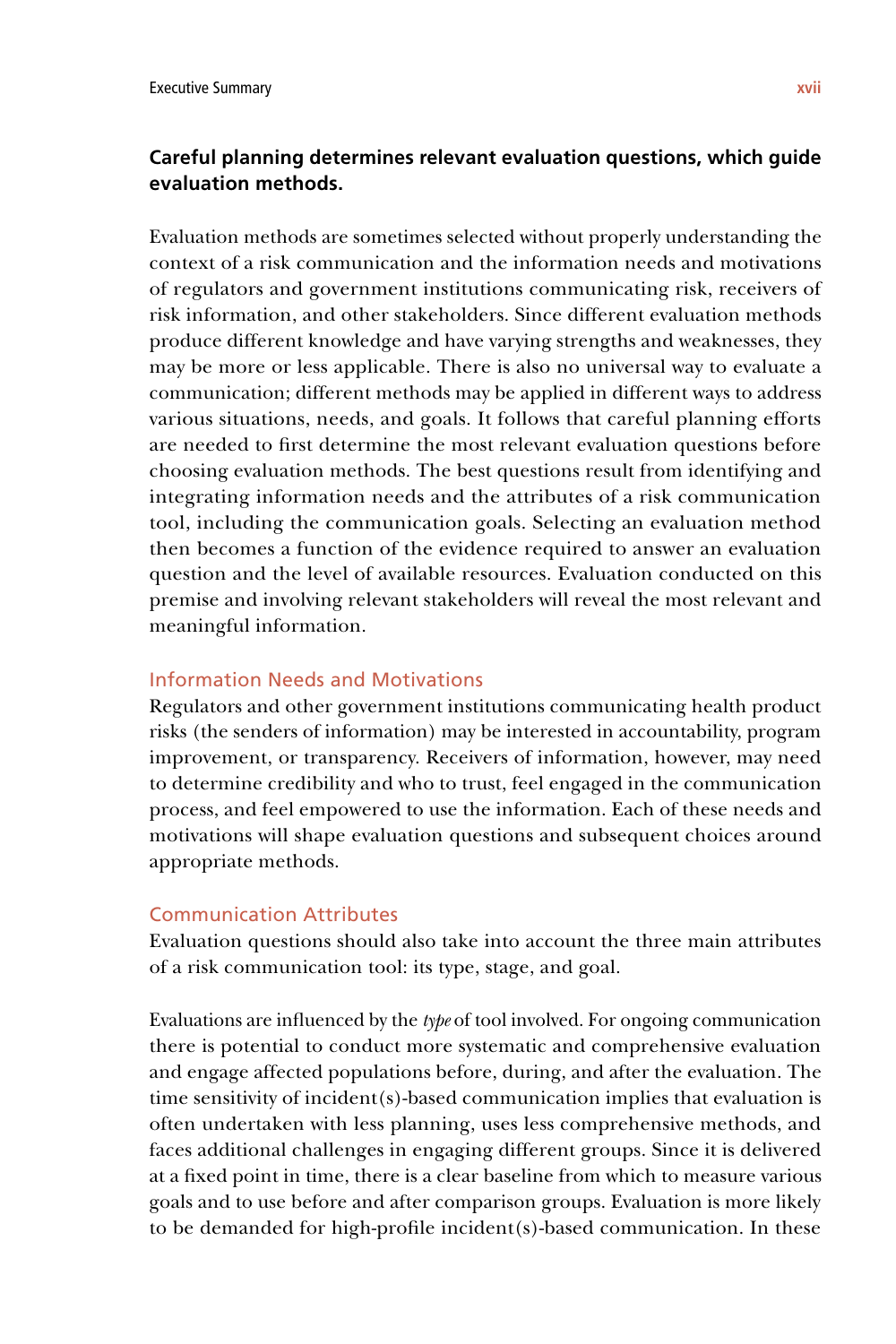cases, regulators and other government institutions may be more interested in demonstrating that proper processes were followed than in measuring long-term impacts.

Four types of evaluation highlight certain *stages* of risk communication and link to information needs and communication goals:

- **• Needs assessment:** undertaken to identify the information needs of the senders and receivers of information and other stakeholders. Its findings can increase the likelihood that a risk communication will be effective.
- **Pre-testing:** undertaken before the full implementation of a risk communication to preliminarily test the feasibility, appropriateness, and effectiveness of the identified communication tool in sub-groups. Its findings can lead to changes to the communication, which will further increase the likelihood that it will be effective.
- **Process/Implementation:** typically undertaken during the implementation of a risk communication to provide evidence that it is progressing as planned. Its findings provide insight into potential revisions to implementation strategies, the need for reassessing goals and potential outcomes, and the potential value in conducting outcome evaluations in the future.
- **Outcome:** conducted after a risk communication has been disseminated and completed to link meaningful short-, medium-, and long-term outcomes to the tool in question. Although considered end-stage efforts, more rigorous evaluations usually establish a baseline prior to the implementation of the communication followed by ongoing measurement.

Different types of evaluation should be undertaken for different risk communication *goals*. These goals will ultimately align with information needs and motivations as well as other communication attributes to shape evaluation questions and determine appropriate methods. Goals are defined here and dimensions for each are described in Table 1:

- **Development**  incorporating evaluation methods and learning into the steps involved in designing risk communications, including when characterizing and managing risk, creating messaging, and ensuring ongoing partnership and exchange;
- **Reach**  how and when the communication is sent and received and by whom;
- **Use** how the information is considered, its timeliness, and the reactions and actions taken as a result of the communication, thus exploring understandability, timeliness, informed decision-making, and behaviour; and
- **Impact**  achieving a desired result with respect to various outcomes related to the senders and receivers of information and the relationship between them.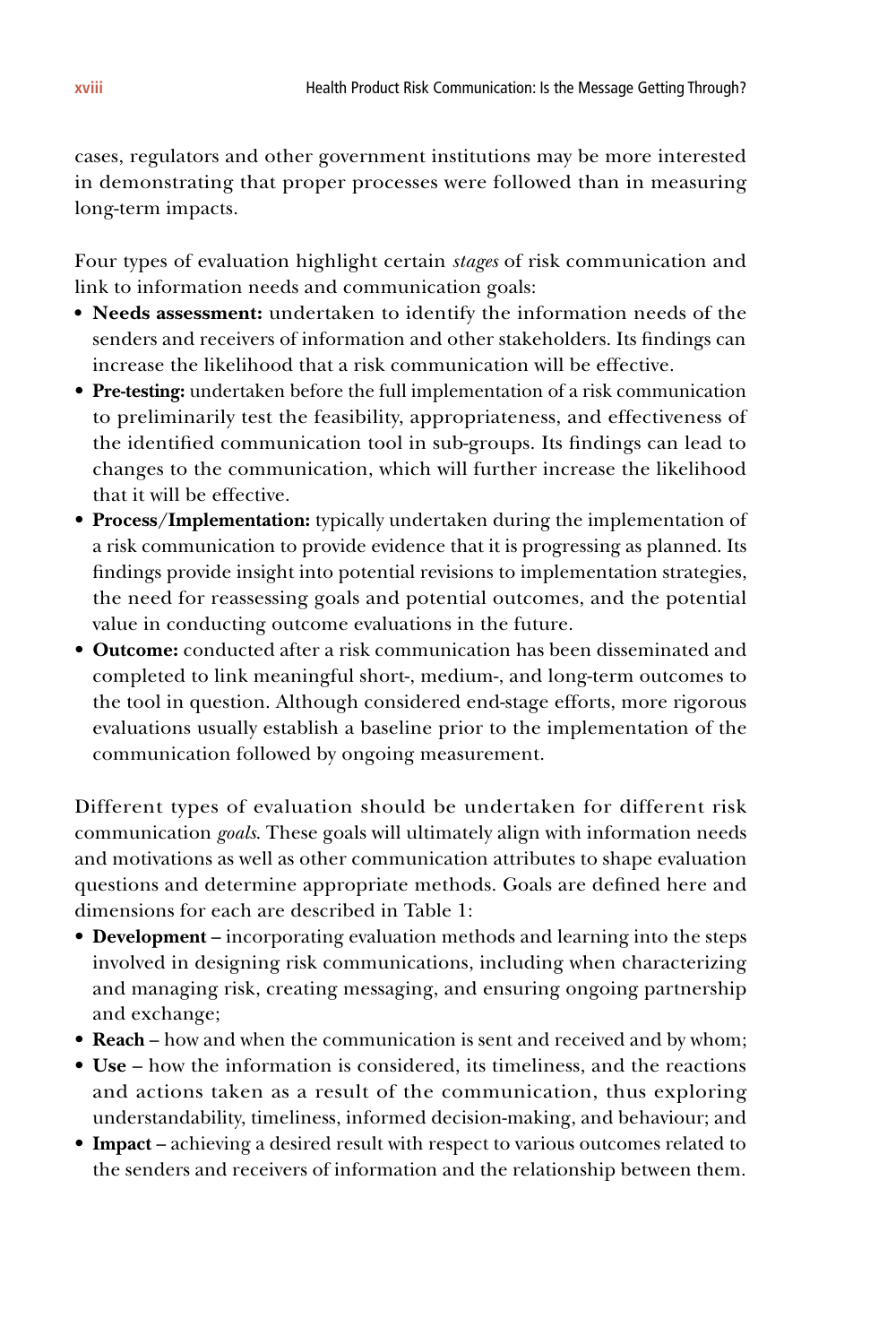## Choosing Evaluation Methods

Once evaluation questions have been established, methods can be chosen that best provide the required evidence to answer the questions. This increases the likelihood that an evaluation will produce meaningful results. The Panel organized the numerous available methods into five broad approaches that are feasible for regulators and other government institutions and relevant for health product risk communication:

- **Synthesis:** Methods include literature reviews, systematic reviews, and meta-analyses.
- **Records-based:** Methods include textual, archival, and administrative data analysis.
- **Self-reported data:** Methods include interviews, focus groups, and population-based surveys.
- **Experimental:** Methods include quasi-experimental methods, natural experiments, and randomized controlled trials.
- **Mixed methods:** This involves combining quantitative and qualitative methods from different approaches in the same evaluation.

These approaches vary in complexity and in how data is collected and used (i.e., employing qualitative and quantitative methods). They also vary in the extent to which receivers of information and other stakeholders participate in data collection (e.g., self-reporting the effects of risk communication or acting as participants in a controlled RCT). Table 1 summarizes the relevant evaluation questions and methods across the four goals of risk communication. Methods are ordered from simple to more complex. Taken together, they can help design and re-design communications that are aligned with the needs of various affected populations, to account for and learn from past mistakes, and to continue or build on identified successes.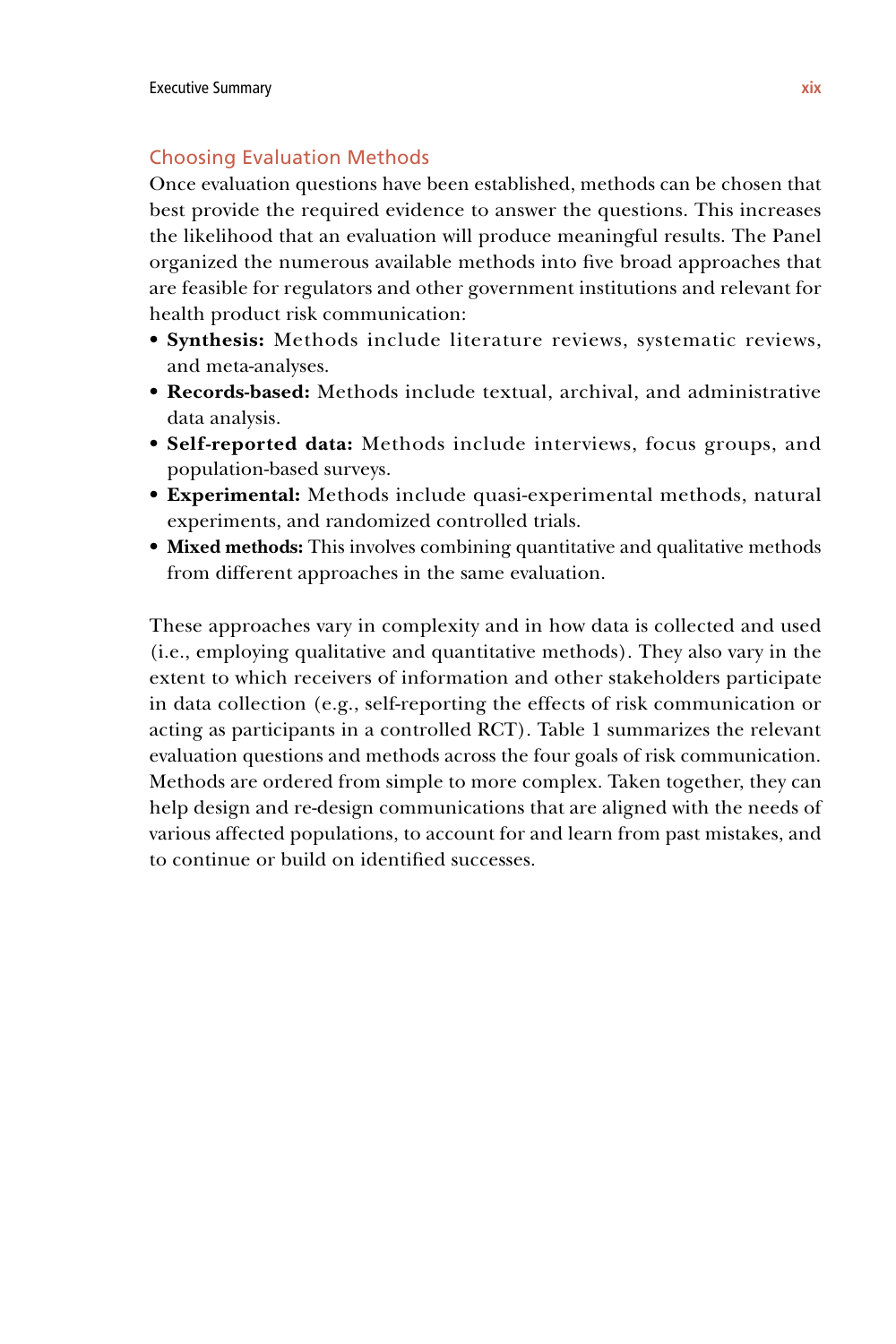| r.<br>٠<br>۰, |  |
|---------------|--|
|---------------|--|

## **Key Points for Matching Evaluation Questions and Methods**

| Goal                                                                                                                                         | <b>Dimensions</b>                             | <b>Evaluation Questions</b>                                                                                                                                                                                                                                                                                                                                                                                                                                             | <b>Methods</b>                                                                                                                                                                        |
|----------------------------------------------------------------------------------------------------------------------------------------------|-----------------------------------------------|-------------------------------------------------------------------------------------------------------------------------------------------------------------------------------------------------------------------------------------------------------------------------------------------------------------------------------------------------------------------------------------------------------------------------------------------------------------------------|---------------------------------------------------------------------------------------------------------------------------------------------------------------------------------------|
| <b>Development:</b><br>incorporating<br>evaluation methods<br>and learning into<br>the steps involved<br>in designing risk<br>communications | Characterizing<br>and Managing<br><b>Risk</b> | • Who needs to receive<br>the risk communication?<br>• Who wants to receive<br>the risk communication?<br>What needs to be communicated?<br>Who is the source of<br>$\bullet$<br>the risk information?<br>• What is the accuracy and<br>credibility of the evidence base?                                                                                                                                                                                               | • Literature<br>review/<br>Systematic<br>review/<br>Meta-analysis<br>• Textual<br>analysis<br>Interviews and<br>focus groups<br>• Randomized<br>controlled<br>trials<br>Mixed methods |
|                                                                                                                                              | Creating<br><b>Messaging</b>                  | • What are the communication<br>wants and needs of the<br>receivers of information?<br>• How do the receivers of<br>information make sense of risk?<br>• Will they understand the content?<br>• What will the content look like<br>(e.g., text, images, colour)?<br>• Does the content address wants<br>and needs?<br>How will the risk communication<br>be disseminated?<br>Are the communication channels<br>appropriate for all groups<br>receiving the information? |                                                                                                                                                                                       |
|                                                                                                                                              | Ongoing<br>Partnership<br>and Exchange        | • What is the relationship<br>between the sender and receiver<br>of information?<br>How could that relationship<br>$\bullet$<br>change, stay the same, or<br>be strengthened?<br>• What is the best way to engage<br>the receivers of information<br>in the evaluation process?<br>• How can the senders and<br>receivers of information<br>and other stakeholders be<br>involved in the implementation<br>of evaluation?                                               |                                                                                                                                                                                       |
| <b>Reach:</b><br>how and when<br>the communication<br>is sent and received<br>and by whom                                                    | Delivery                                      | Was the risk communication<br>sent and to whom specifically?                                                                                                                                                                                                                                                                                                                                                                                                            | • Administrative<br>data analysis<br>• Interviews and<br>focus groups<br>Population-<br>based surveys                                                                                 |
|                                                                                                                                              | Receipt                                       | • Did those groups receive the risk<br>communication?<br>• Are those groups aware of the<br>risk communication?                                                                                                                                                                                                                                                                                                                                                         |                                                                                                                                                                                       |

*continued on next page*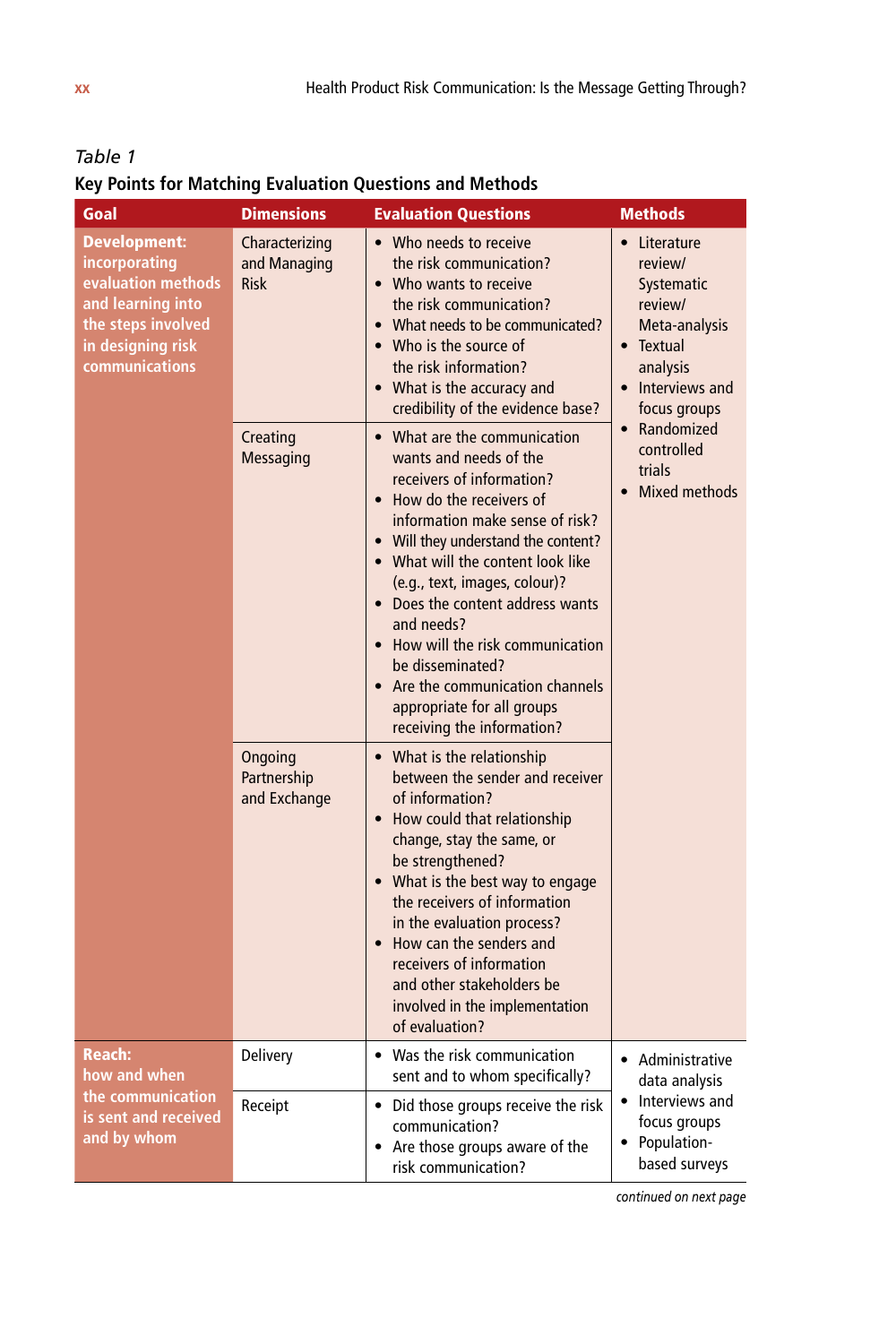| Goal                                                                                                                                                 | <b>Dimensions</b>                         | <b>Evaluation Questions</b>                                                                                                                                                                                                                                                                                                                                                                                                                                                                                                                                                                                                  | <b>Methods</b>                                                                                                         |
|------------------------------------------------------------------------------------------------------------------------------------------------------|-------------------------------------------|------------------------------------------------------------------------------------------------------------------------------------------------------------------------------------------------------------------------------------------------------------------------------------------------------------------------------------------------------------------------------------------------------------------------------------------------------------------------------------------------------------------------------------------------------------------------------------------------------------------------------|------------------------------------------------------------------------------------------------------------------------|
| Use:<br>how the<br>information is<br>considered, its<br>timeliness, and<br>the reactions and<br>actions taken as<br>a result of the<br>communication | Understandability                         | • What are the barriers (facilitators)<br>that might prevent (support)<br>understanding the message?<br>• Was information sent in<br>a way that overcomes barriers<br>and leverages facilitators<br>to understanding?<br>How does the information<br>align with evidence-informed<br>practices in communication<br>and health literacy?<br>Is the information understood by<br>those receiving the information?<br>• Was awareness of the risk<br>increased in the receivers<br>of information?                                                                                                                              | • Textual<br>analysis<br>• Interviews and<br>focus groups<br>• Population-<br>based surveys<br>• Quasi-<br>experiments |
|                                                                                                                                                      | <b>Timeliness</b>                         | • How much time has elapsed<br>between identification and<br>dissemination?<br>• What is the justification for this<br>amount of time and is it based<br>on reasonable grounds?<br>• Did the senders and receivers<br>of information and other<br>stakeholder groups consider<br>the risk communication timely to<br>inform their decision-making and<br>behaviour? How do expectations<br>compare across these groups?                                                                                                                                                                                                      |                                                                                                                        |
|                                                                                                                                                      | <b>Informed</b><br><b>Decision-Making</b> | Did the receivers of information,<br>both among the public and<br>among healthcare professionals,<br>seek the risk communication out?<br>• Did the receivers of information<br>feel that the communication<br>provided meaningful information?<br>• Did the risk communication<br>contain messages that the<br>receivers of information believe<br>they can successfully carry out<br>and were those messages<br>believed to be successful for<br>averting any harm?<br>Did the risk communication<br>$\bullet$<br>influence shared decision-making<br>between healthcare professionals<br>and the receivers of information? |                                                                                                                        |

*continued on next page*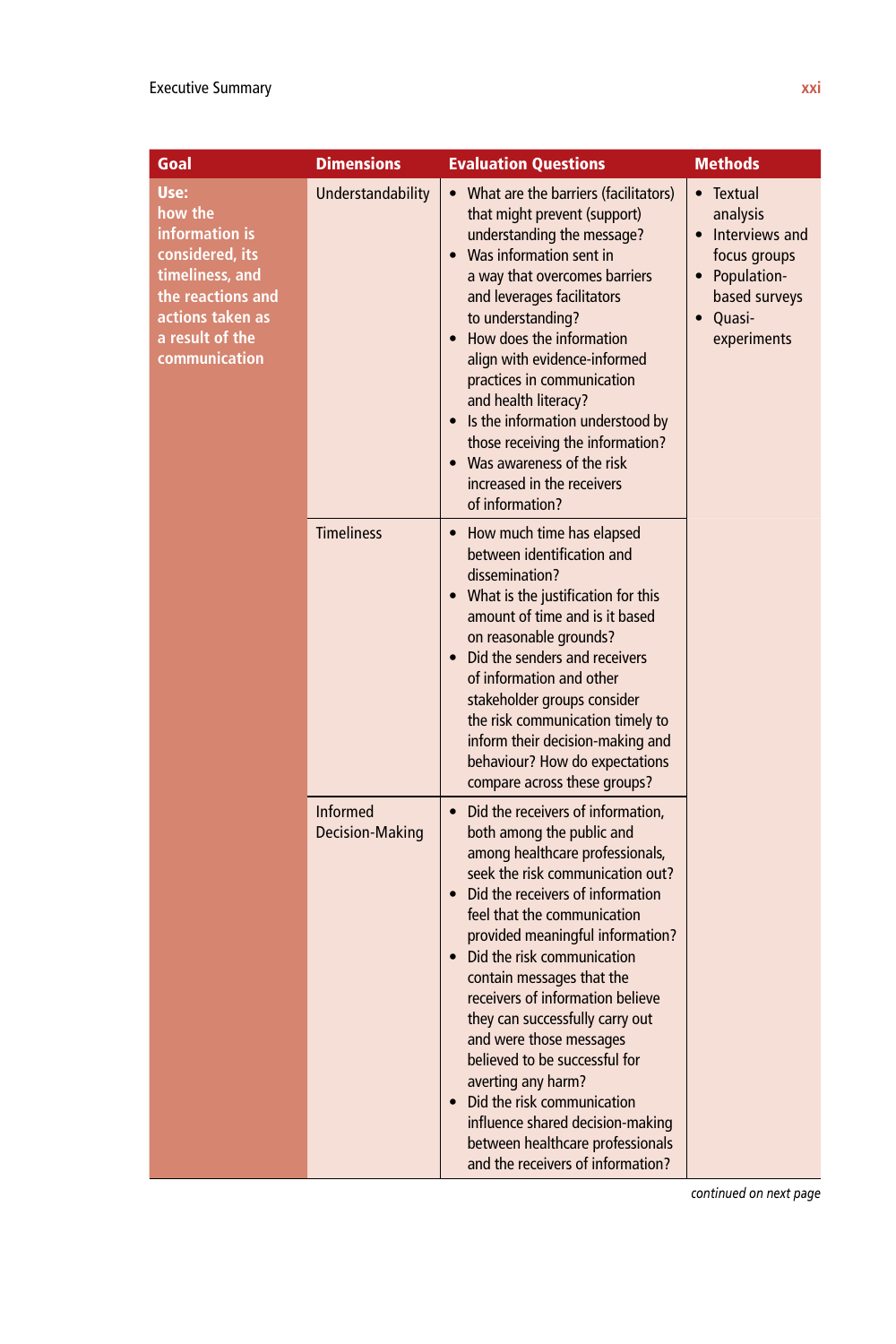| Goal                                                                                                                                                                                 | <b>Dimensions</b>                           | <b>Evaluation Questions</b>                                                                                                                                                                                                                                                                                                                                                                                                                                                                                                                                                                                     | <b>Methods</b>                                                                                                                                                                                                                   |
|--------------------------------------------------------------------------------------------------------------------------------------------------------------------------------------|---------------------------------------------|-----------------------------------------------------------------------------------------------------------------------------------------------------------------------------------------------------------------------------------------------------------------------------------------------------------------------------------------------------------------------------------------------------------------------------------------------------------------------------------------------------------------------------------------------------------------------------------------------------------------|----------------------------------------------------------------------------------------------------------------------------------------------------------------------------------------------------------------------------------|
|                                                                                                                                                                                      | <b>Behaviour</b>                            | Did the risk communication<br>$\bullet$<br>change the risk perceptions of<br>the receivers of information?<br>Were there any changes in the<br>preferences of the receivers of<br>information (e.g., patients,<br>healthcare professionals)?<br>Was information used by<br>$\bullet$<br>healthcare professionals and the<br>groups that they work with?<br>Did the receivers of information<br>$\bullet$<br>change their behaviour or<br>continue recommended<br>desirable behaviour?<br>Was the risk minimized by<br>$\bullet$<br>actions based on specific<br>recommendations from<br>the risk communication? |                                                                                                                                                                                                                                  |
| Impact:<br>achieving a<br>desired result with<br>respect to various<br>outcomes related<br>to the senders<br>and receivers of<br>information and<br>the relationship<br>between them | Outcomes for<br>Receivers of<br>Information | • What individual and population<br>health outcomes have<br>improved as a result of<br>the risk communication in the<br>groups receiving the information<br>and other stakeholders?<br>• What individual and population<br>health outcomes have worsened<br>(i.e., unintended impacts) as a<br>result of the risk communication<br>in those same groups?<br>Have knowledge, attitudes,<br>$\bullet$<br>and perceptions advanced<br>or changed as a result of<br>the risk communication?                                                                                                                         | • Archival and<br>administrative<br>data analysis<br>Population-<br>$\bullet$<br>based surveys<br>• Interviews and<br>focus groups<br>Quasi-<br>$\bullet$<br>experiments<br>Natural<br>$\bullet$<br>experiments<br>Mixed methods |

*continued on next page*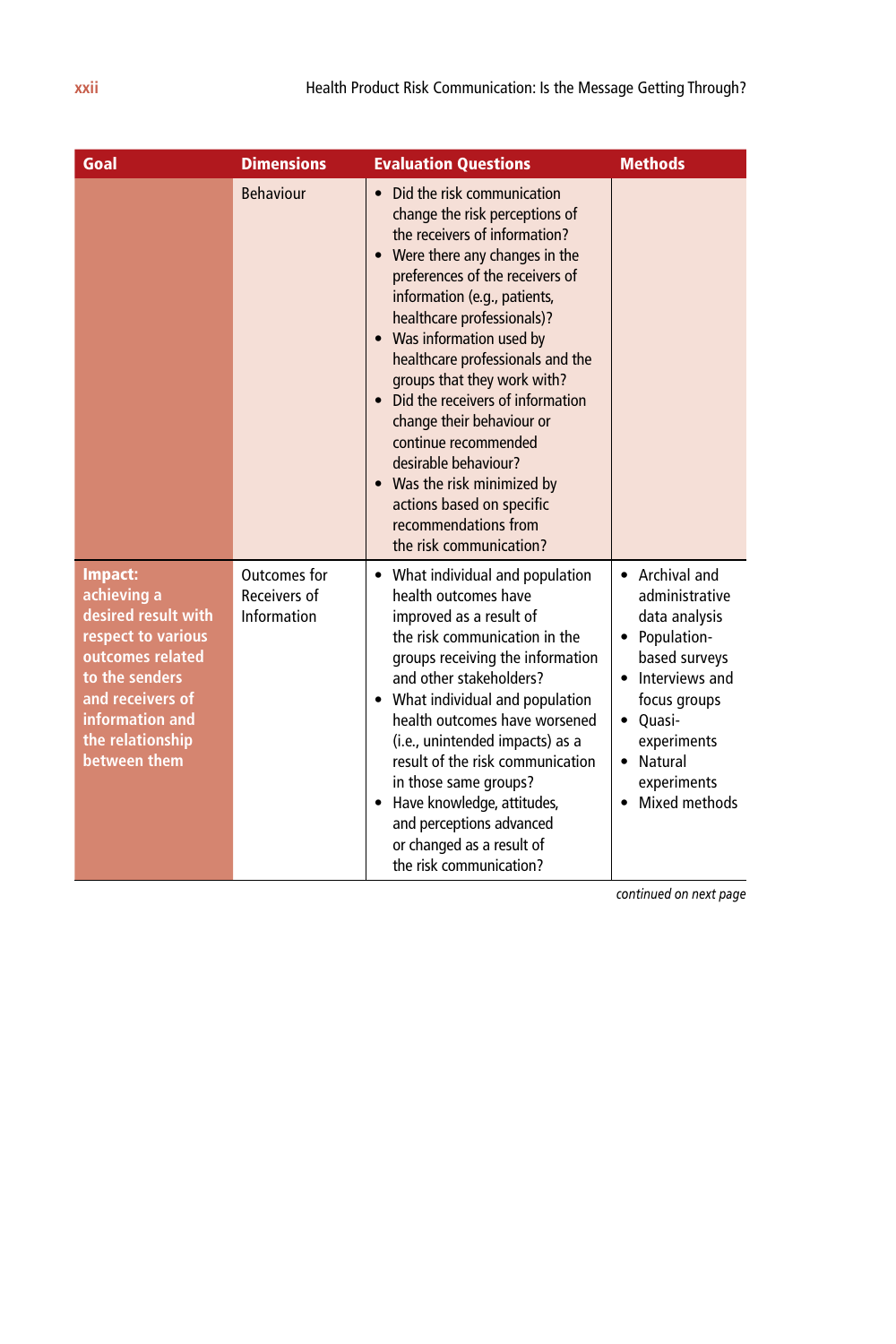| Goal | <b>Dimensions</b>                                                                         | <b>Evaluation Questions</b>                                                                                                                                                                                                                                                                                                                                                                                                                                                                                                                                                                                                                                                | <b>Methods</b> |
|------|-------------------------------------------------------------------------------------------|----------------------------------------------------------------------------------------------------------------------------------------------------------------------------------------------------------------------------------------------------------------------------------------------------------------------------------------------------------------------------------------------------------------------------------------------------------------------------------------------------------------------------------------------------------------------------------------------------------------------------------------------------------------------------|----------------|
|      | Outcomes for<br>Senders of<br>Information                                                 | • What organizational constraints<br>hindered the risk communication?<br>Did the risk communication make<br>efficient use of financial and<br>human resources? How did<br>the organization overcome<br>these constraints?<br>• Did the receivers of information<br>and other stakeholders trust<br>the risk communication and<br>how has it affected general<br>perceptions of trust?<br>• What was the effect of the risk<br>communication on the credibility<br>of the organization?<br>• Did the receivers of information<br>and other stakeholders view<br>the risk communication as<br>transparent and how has it<br>affected general perceptions<br>of transparency? |                |
|      | <b>Outcomes</b><br>Related to<br>Relationships<br><b>Between Senders</b><br>and Receivers | Were there opportunities for<br>٠<br>those receiving information and<br>other stakeholders to provide<br>feedback? How were affected<br>populations and other<br>stakeholders engaged?<br>• Did the sender of information<br>receive that feedback and<br>make use of it to improve<br>the risk communication?<br>• Did receivers of information<br>feel empowered by the<br>risk communication?<br>• How has the risk<br>communication contributed<br>to future communications and<br>opportunities for cooperation?                                                                                                                                                      |                |